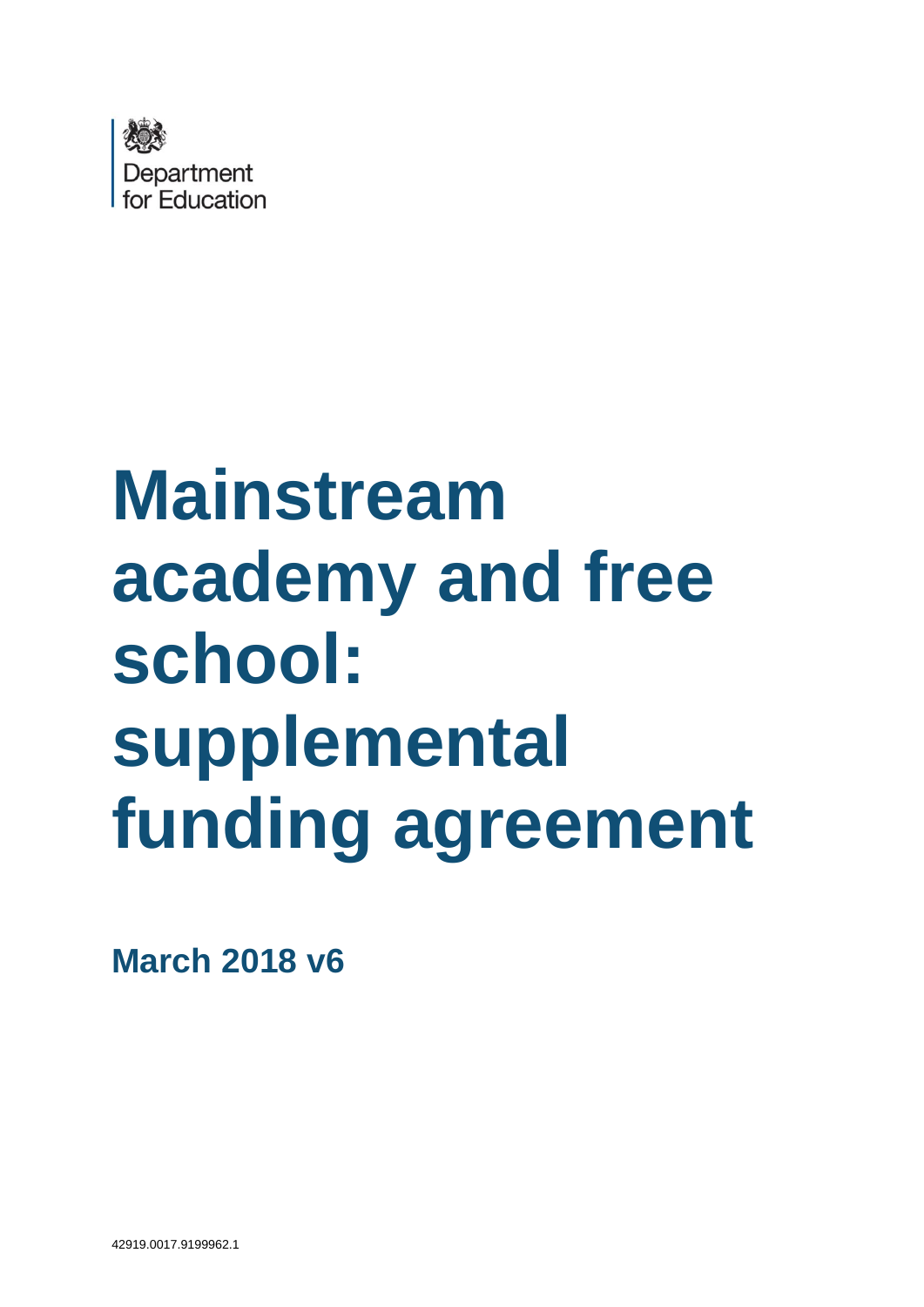# **Contents**

| <b>SUMMARY SHEET</b>                                                                                       | 4                            |
|------------------------------------------------------------------------------------------------------------|------------------------------|
| Information about the Academy:                                                                             | 4                            |
| <b>ESTABLISHING THE ACADEMY</b><br>1 <sub>1</sub>                                                          | 9                            |
| Definitions and interpretation                                                                             | 9                            |
| The Academy                                                                                                | 10                           |
| <b>RUNNING OF THE ACADEMY</b><br>2.                                                                        | 10                           |
| <b>Teachers and staff</b>                                                                                  | 10                           |
| <b>Pupils</b>                                                                                              | 10                           |
| <b>SEN unit</b>                                                                                            | 11                           |
| Charging                                                                                                   | 11                           |
| Admissions                                                                                                 | 11                           |
| Curriculum                                                                                                 | 13                           |
| <b>GRANT FUNDING</b><br>3.                                                                                 | 15                           |
| <b>Calculation of GAG</b>                                                                                  | 15                           |
| Other relevant funding                                                                                     | 16                           |
| <b>LAND</b><br>4.                                                                                          | 17                           |
| [Version 1: existing freehold site]                                                                        | Error! Bookmark not defined. |
| [Version 2: existing leasehold site]                                                                       | Error! Bookmark not defined. |
| (Version 3: existing site held under church supplemental agreement or lease from<br>private site trustees] | Error! Bookmark not defined. |
| [Version 4: new freehold site provided by ESFA with a legal charge in favour of the<br>Secretary of State] | Error! Bookmark not defined. |

*[Version 5: new freehold site provided by ESFA with no legal charge]* **Error! Bookmark not defined.**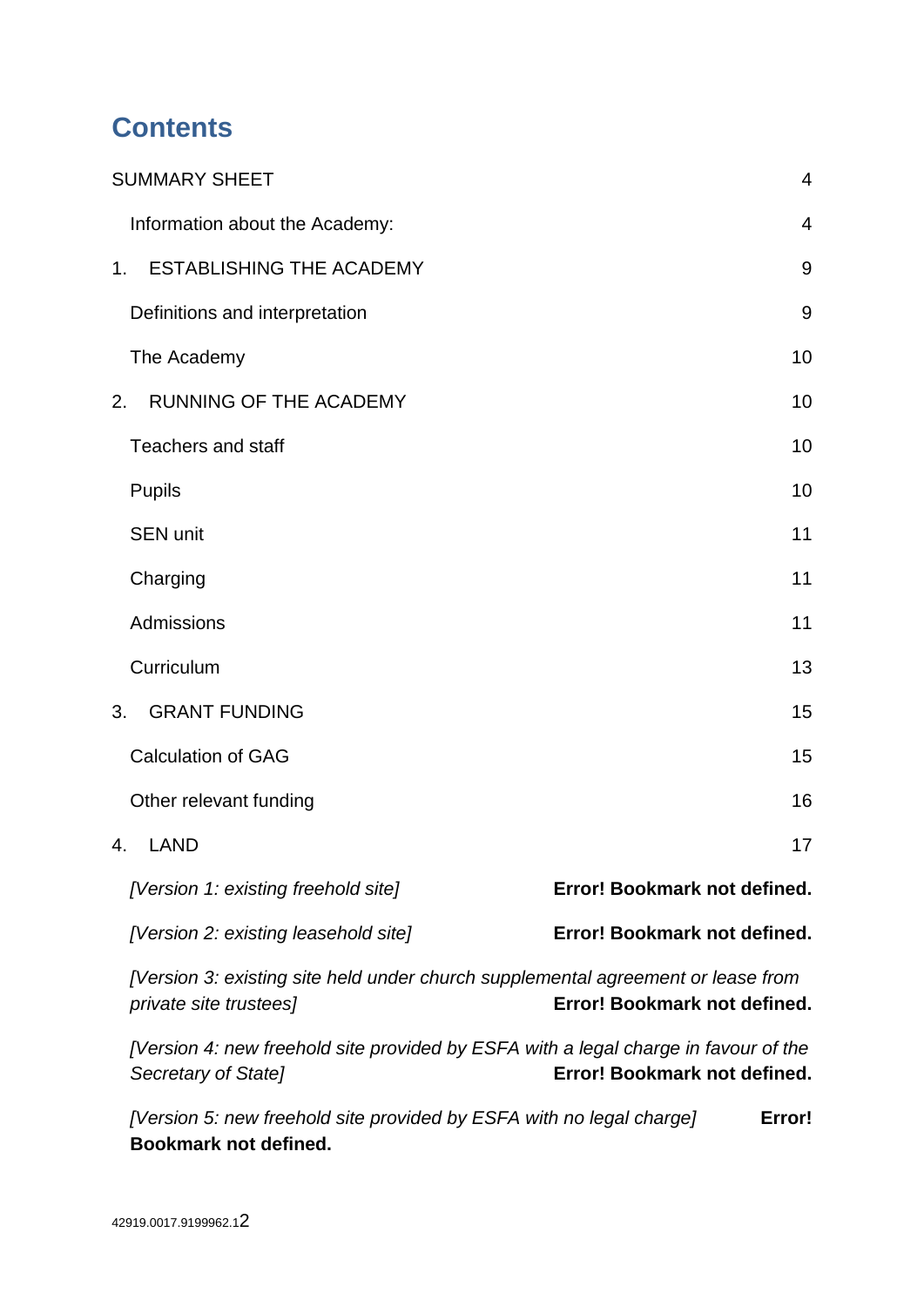*[Version 6: new leasehold site provided by ESFA with a legal charge in favour of the Secretary of State]* **Error! Bookmark not defined.**

*[Version 7: new leasehold site provided by ESFA without a legal charge where the Secretary of State is not the landlord]* **Error! Bookmark not defined.**

*[Version 8: new leasehold site provided by ESFA where the Secretary of State is the landlord]* **Error! Bookmark not defined.**

| <b>TERMINATION</b><br>5.                                                                     | 21 |
|----------------------------------------------------------------------------------------------|----|
| Termination by either party                                                                  | 21 |
| <b>Termination Warning Notice</b>                                                            | 21 |
| Termination by the Secretary of State after inspection                                       | 22 |
| Termination by the Secretary of State                                                        | 23 |
| Funding and admission during notice period                                                   | 23 |
| Notice of intention to terminate by Academy Trust                                            | 23 |
| <b>Effect of termination</b>                                                                 | 26 |
| OTHER CONTRACTUAL ARRANGEMENTS<br>6.                                                         | 27 |
| Annexes                                                                                      | 27 |
| The Master Agreement                                                                         | 27 |
| General                                                                                      | 27 |
| <b>ANNEXES</b>                                                                               | 30 |
| ADMISSION OF CHILDREN AND YOUNG PEOPLE WITH EDUCATION,<br>7.<br><b>HEALTH AND CARE PLANS</b> | 30 |
| ADMISSION OF CHILDREN WITH A STATEMENT OF SPECIAL<br>8.<br><b>EDUCATIONAL NEEDS</b>          | 30 |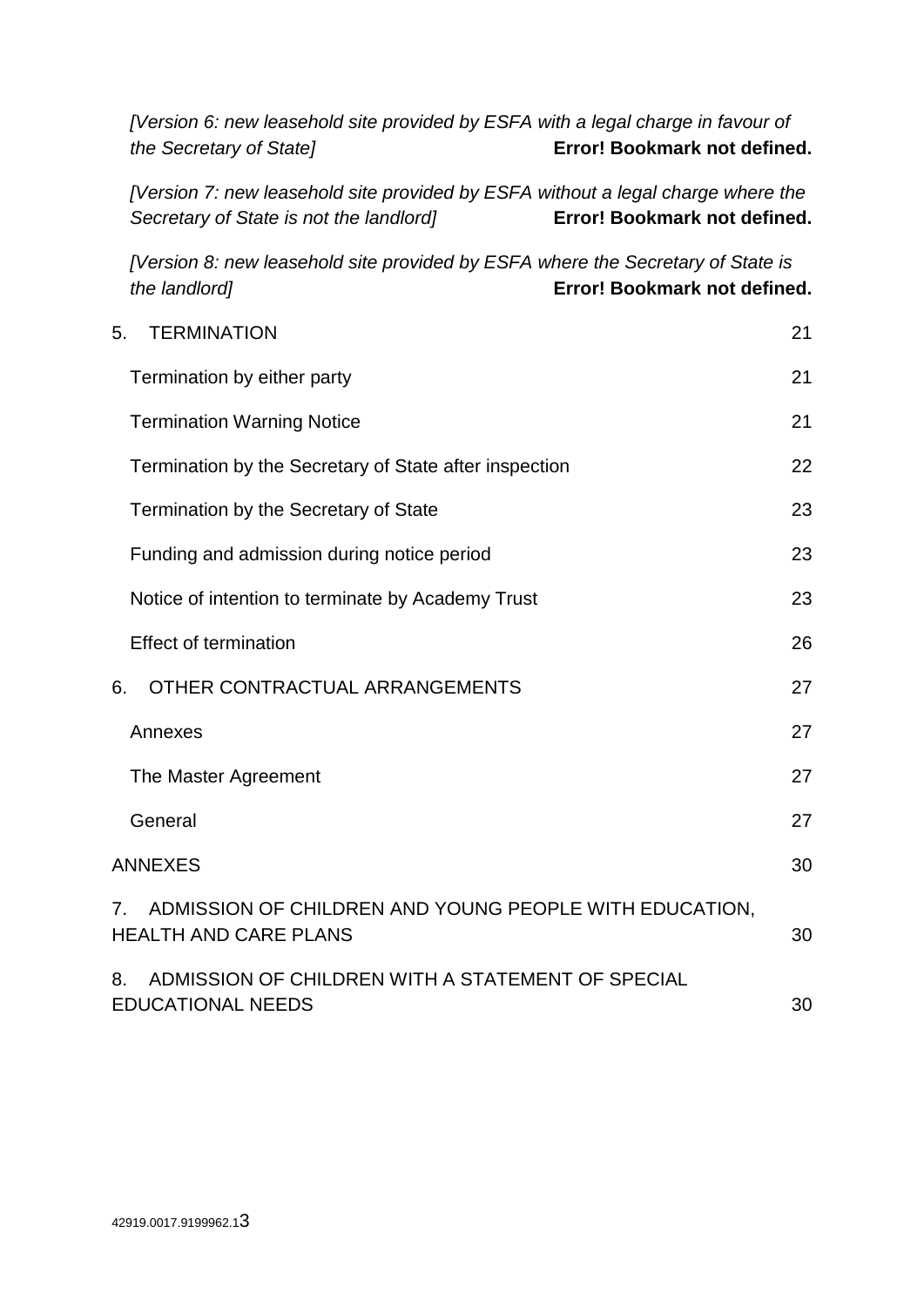# <span id="page-3-0"></span>**SUMMARY SHEET**

# <span id="page-3-1"></span>**Information about the Academy:**

| <b>Name of Academy Trust</b>                      | <b>Emmanuel Schools Foundation</b>                                                         |  |  |
|---------------------------------------------------|--------------------------------------------------------------------------------------------|--|--|
| <b>Company number</b>                             | 04464331                                                                                   |  |  |
| <b>Date of Master Funding</b><br><b>Agreement</b> | 16 February 2017, as varied by a deed of<br>variation dated                                |  |  |
| Name of academy                                   | Trinity Academy (formerly known as                                                         |  |  |
|                                                   | Doncaster Academy)                                                                         |  |  |
| <b>Opening date</b>                               | 1 September 2005                                                                           |  |  |
| Type of academy (indicate                         | Academy                                                                                    |  |  |
| whether academy or free school)                   |                                                                                            |  |  |
| <b>Religious designation</b>                      | Christian                                                                                  |  |  |
| Wholly or partly selective                        | N/A                                                                                        |  |  |
| Name of predecessor school<br>(where applicable)  | N/A                                                                                        |  |  |
| <b>Capacity number</b>                            | 1470                                                                                       |  |  |
| Age range                                         | $11 - 18$                                                                                  |  |  |
| Number of sixth form places                       | 300                                                                                        |  |  |
| <b>Number of boarding places</b>                  | N/A                                                                                        |  |  |
| <b>SEN unit / Resource provision</b>              | N/A                                                                                        |  |  |
| <b>Land arrangements</b>                          | Version 1                                                                                  |  |  |
| (Version 1-8 or other)                            |                                                                                            |  |  |
| Address and title number of Land                  | 4 freehold titles registered under title                                                   |  |  |
|                                                   | numbers:                                                                                   |  |  |
|                                                   | SYK473729 and SYK518924 - Land on<br>the north east side of St Nicholas Road,<br>Doncaster |  |  |
|                                                   | SYK508455 - Trinity Academy, Church<br>Balk, Thorne                                        |  |  |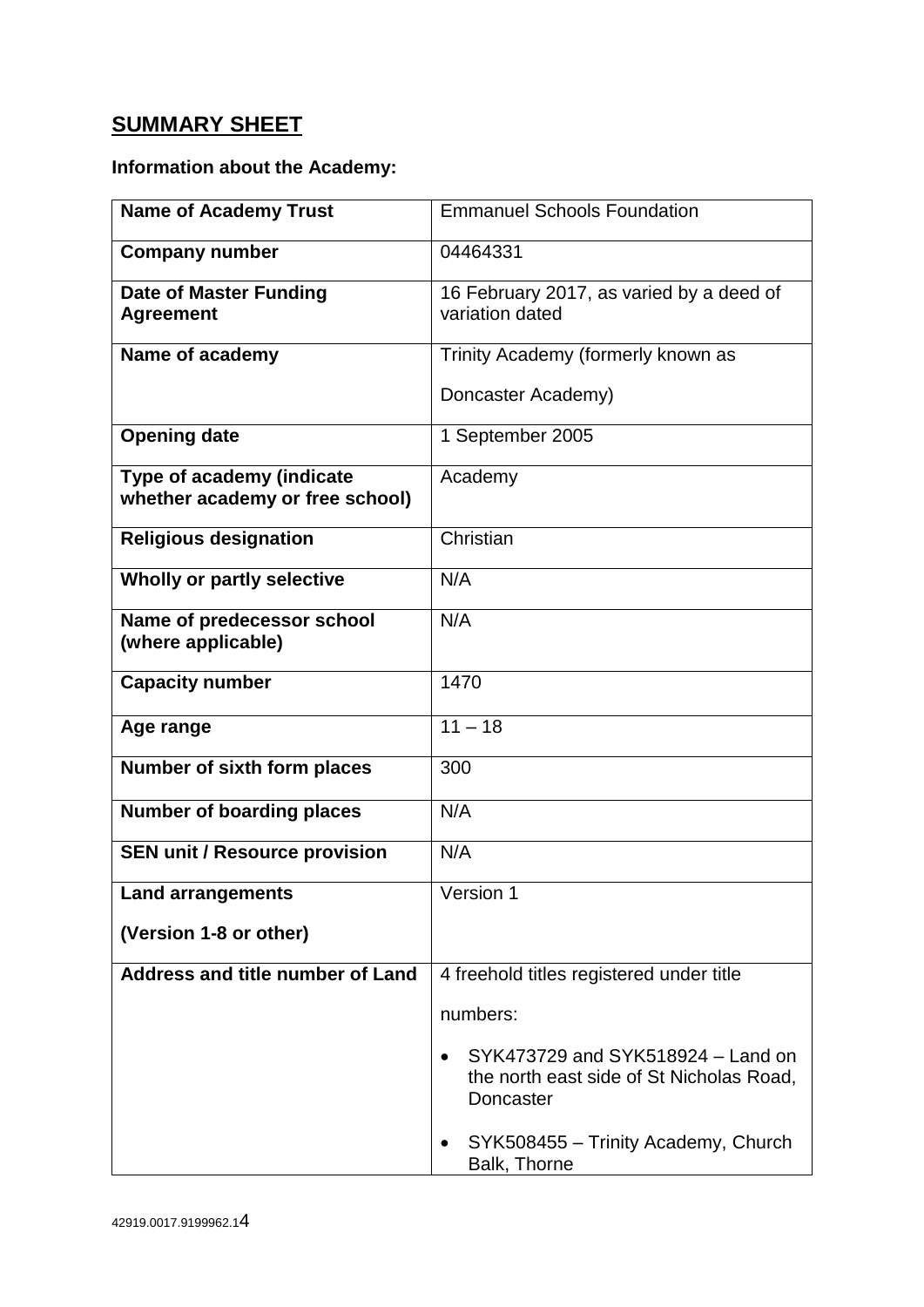| <b>Name of Academy Trust</b> | <b>Emmanuel Schools Foundation</b>                                                   |  |
|------------------------------|--------------------------------------------------------------------------------------|--|
|                              | • $SYK518923 - Land adjoining the$<br>eastern side of St Nicholas Road,<br>Doncaster |  |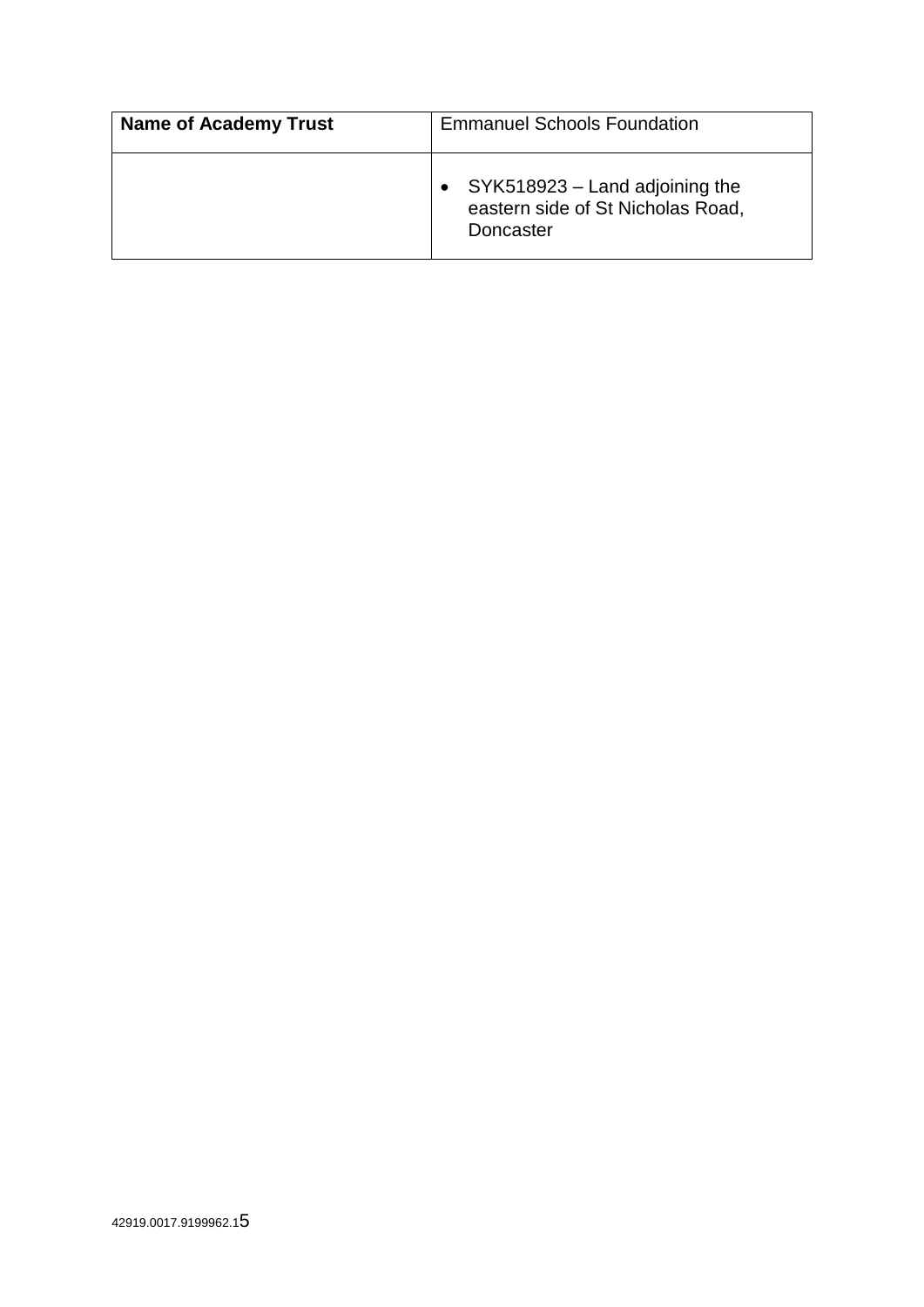# **Please confirm which clause variations have been applied or marked as 'Not used'**

| <b>Clause No.</b> | <b>Descriptor</b>                                                                                                              | <b>Applied</b> | <b>Not used</b> |
|-------------------|--------------------------------------------------------------------------------------------------------------------------------|----------------|-----------------|
| 1.1               | Only applies to free schools and new<br>provision academies                                                                    |                | X               |
| 2.A.1             | Clause applies where an academy was<br>previously a VC or foundation school<br>designated with a religious character           |                | X               |
| 2.C, 2.D          | Only applies where the academy has an<br><b>SEN unit</b>                                                                       |                | X               |
| 2.E               | Only applies where there was a<br>predecessor independent school                                                               |                | X               |
| 2.G               | Clause does not apply to free schools<br>(unless there was a predecessor<br>independent school), or new provision<br>academies |                | X               |
| 2.M               | Clause applies only to academies and free<br>schools designated with a religious<br>character                                  | X              |                 |
| 2.N               | Clause applies only to academies that were<br>formerly wholly selective grammar schools                                        |                | X               |
| 2.0               | Clause applies only to academies that were<br>formerly partially selective grammar schools                                     |                | X               |
| 2.7               | Clause applies to free schools and new<br>provision academies designated with a<br>religious character                         |                | X               |
| 2.W               | Clause only applies where the academy is<br>designated with a religious character                                              | X              |                 |
| 2.X               | Clause only applies where the academy has<br>not been designated with a religious<br>character                                 |                | X               |
| 2.Y               | Clause applies where an academy was<br>previously a VC school or foundation school<br>designated with a religious character    |                | X               |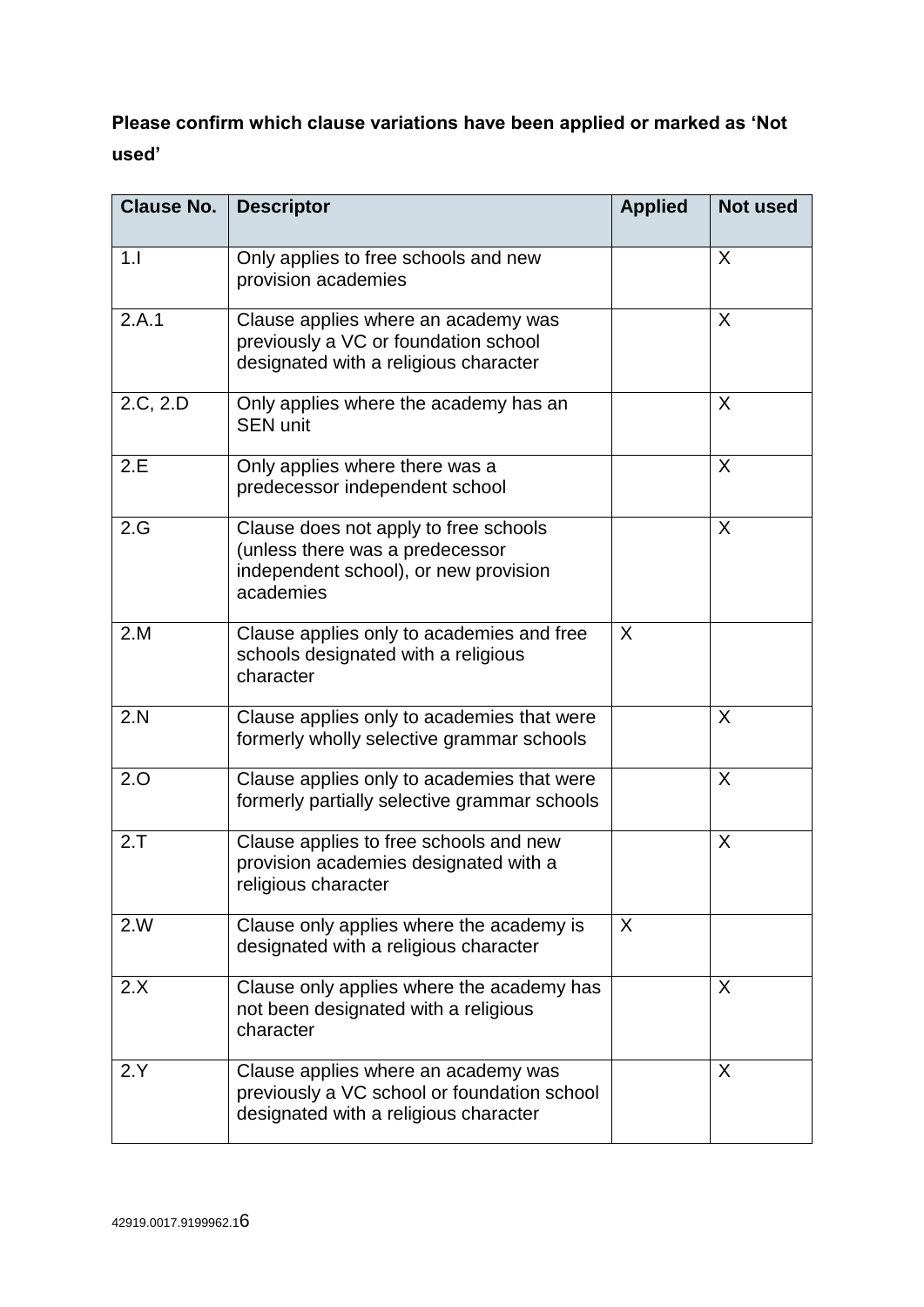| <b>Clause No.</b> | <b>Descriptor</b>                                                                                                                 | <b>Applied</b> | <b>Not used</b> |
|-------------------|-----------------------------------------------------------------------------------------------------------------------------------|----------------|-----------------|
| 2.Yc)             | Sub-clause applies if the academy is<br>designated with a denominational religious<br>character - CE etc. rather than 'Christian' |                | X               |
| $3.A - 3.F$       | Option 1 applies to converter and sponsored<br>academies: if used delete option 2                                                 | $\sf X$        |                 |
| $3.A - 3.F$       | Option 2 applies to free schools and new<br>provision academies: if used delete option 1                                          |                | X               |
| 3.H               | Clause relating to Start-up only applies in<br>some cases (does not apply to academy<br>converters)                               |                | X               |
| 3. J              | Clause only applies to full sponsored and<br>intermediate sponsored academies with<br>approved Academy Action Plans               | X              |                 |
| 3.K               | Clause does not apply to free schools<br>(unless there was a predecessor<br>independent school), or new provision<br>academies    | X              |                 |
| 5.G.1             | Clause applies only to a boarding<br>academy/free school.                                                                         |                | X               |
| 5.1               | Clause only applies to sponsored<br>academies                                                                                     |                | X               |
| 5.K               | Clause applies to free schools and may be<br>applied to new provision academies                                                   |                | X               |
| 5.L               | Clause applies to free schools and may be<br>applied to new provision academies                                                   |                | X               |
| 5.M               | Clause applies to free schools and may be<br>applied to new provision academies                                                   |                | X               |
| 5.N               | Clause applies to free schools and may be<br>applied to new provision academies                                                   |                | X               |
| 5.0               | Clause applies to free schools and may be<br>applied to new provision academies                                                   |                | X               |
| 6.H               | Clause only applies to schools which are<br>designated with a Church of England or<br>Roman Catholic character                    |                | X               |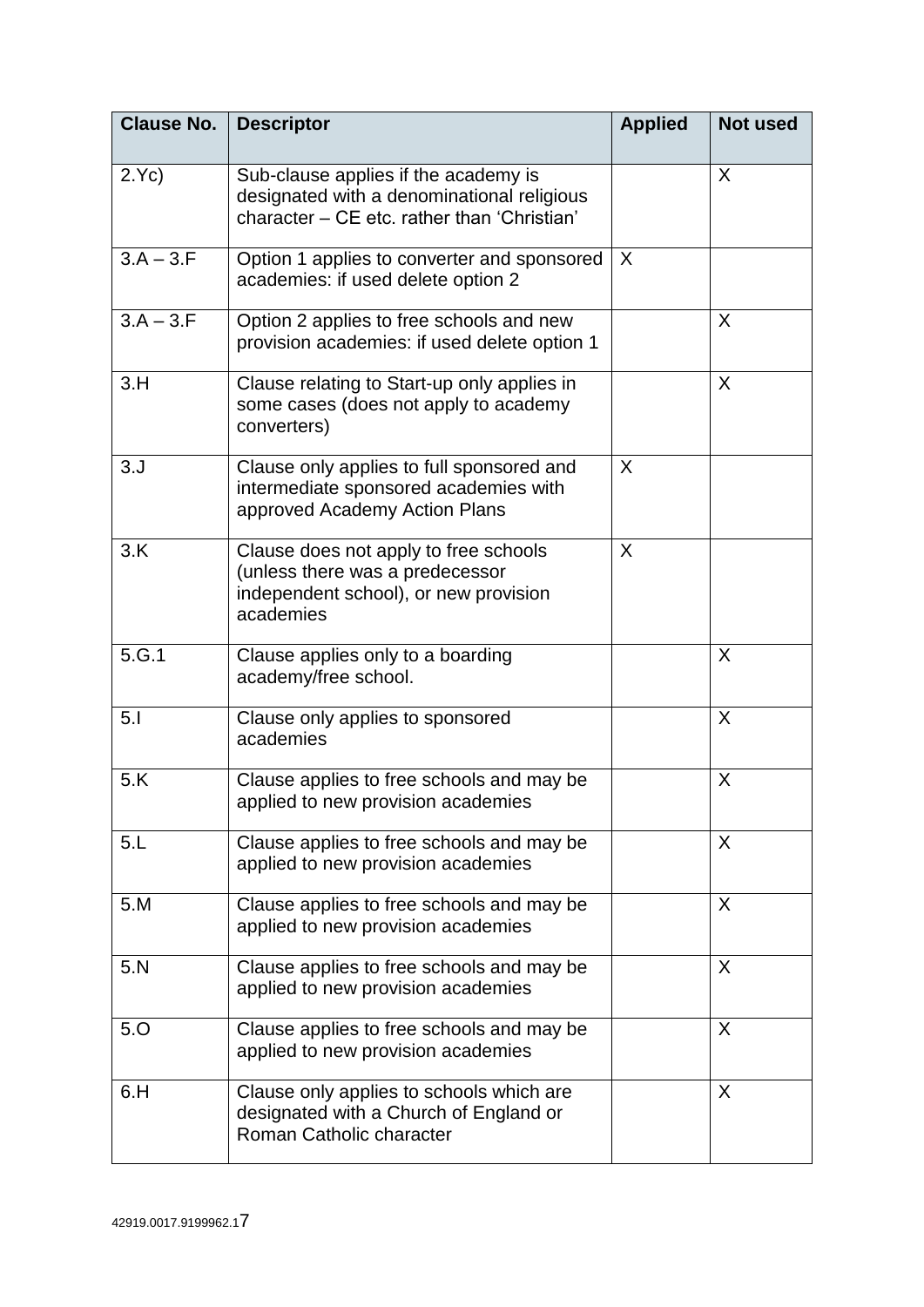**Please identify any other variations from the model that apply to this academy (e.g. clauses relating to PFI, or any required because the multi academy trust includes academies designated with different religious characters, or a mixture of those designated with a religious character, and those which are not):**

**Additional clauses will be supplied by your project lead if needed.**

| <b>Descriptor</b>                      | <b>Clause</b> | <b>Applied</b> | <b>Not used</b> |
|----------------------------------------|---------------|----------------|-----------------|
|                                        | No.           |                |                 |
| Sharing of the Land                    | 4.K           |                |                 |
|                                        |               |                |                 |
| We have amended the wording to remove  |               |                |                 |
| the reference to providing security of |               |                |                 |
| tenure to another academy trust as the |               |                |                 |
| standard form academy lease does not   |               |                |                 |
| provide for this.                      |               |                |                 |
|                                        |               |                |                 |
|                                        |               |                |                 |
|                                        |               |                |                 |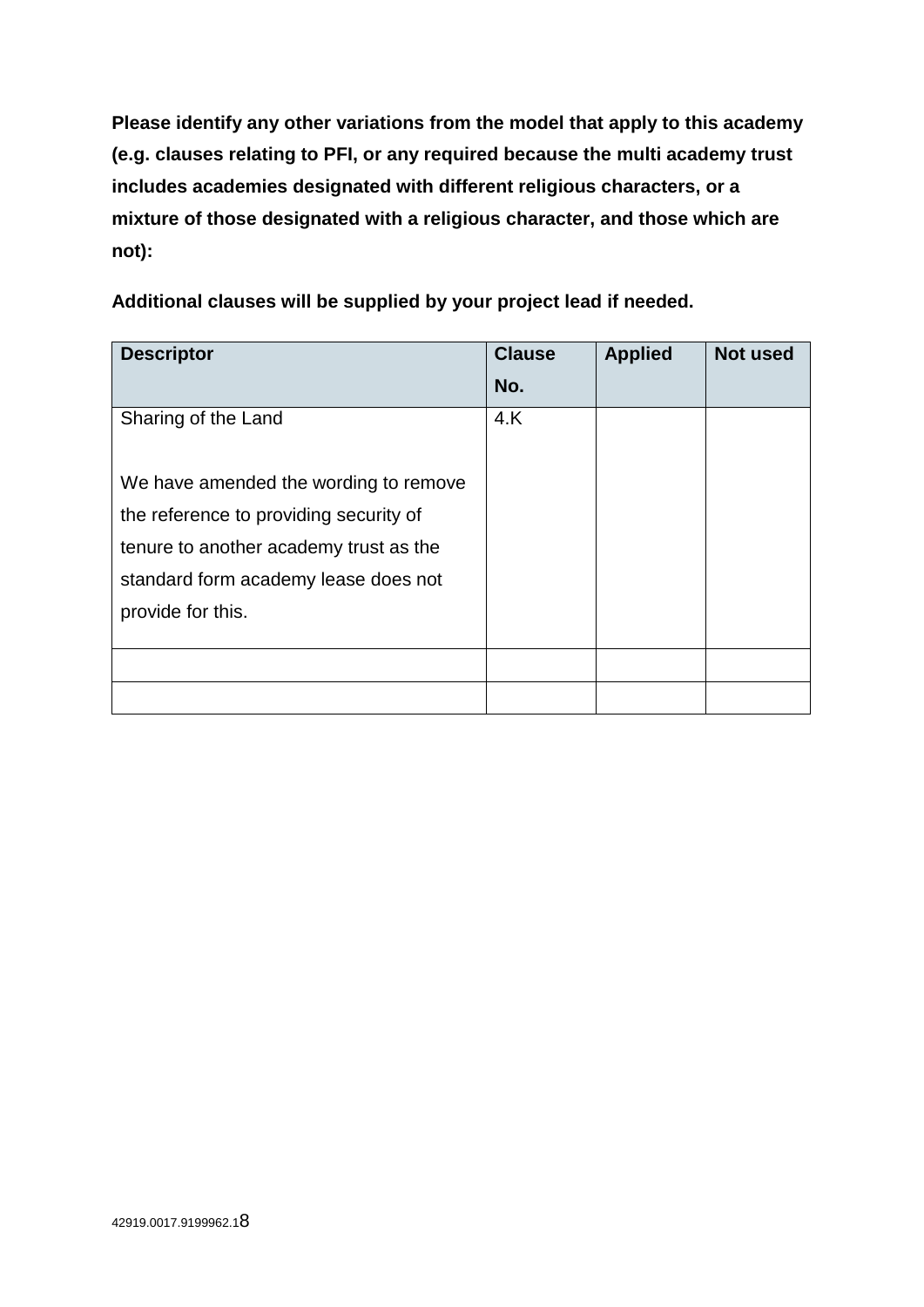## <span id="page-8-0"></span>**1. ESTABLISHING THE ACADEMY**

1.A This Agreement made between the Secretary of State for Education and Emmanuel Schools Foundation is supplemental to the master funding agreement made between the same parties and dated 16 February 2017 (the "**Master Agreement**").

#### <span id="page-8-1"></span>**Definitions and interpretation**

- 1.B Except as expressly provided in this Agreement words and expressions defined in the Master Agreement will have those same meanings in this Agreement.
- 1.C The following capitalised words and expressions will have the following meanings:

"The **Academy**" means the Trinity Academy (formerly known as Doncaster Academy).

**"Coasting"** has the meaning given by regulations under subsection (3) of section 60B of the Education and Inspections Act 2006 in relation to a school to which that section applies.

"**SEN**" means Special Educational Needs and the expressions "**special educational needs**" and "**special educational provision**" have the meaning set out in sections 20(1) and 21(2) of the Children and Families Act 2014.

"**Termination Notice**" means a notice sent by the Secretary of State to the Academy Trust, terminating this Agreement on the date specified in the notice.

"**Termination Warning Notice**" means a notice sent by the Secretary of State to the Academy Trust, stating his intention to terminate this Agreement.

- 1.D The Interpretation Act 1978 applies to this Agreement as it applies to an Act of Parliament.
- 1.E Reference in this Agreement to clauses and annexes will, unless otherwise stated, be to clauses and annexes to this Agreement.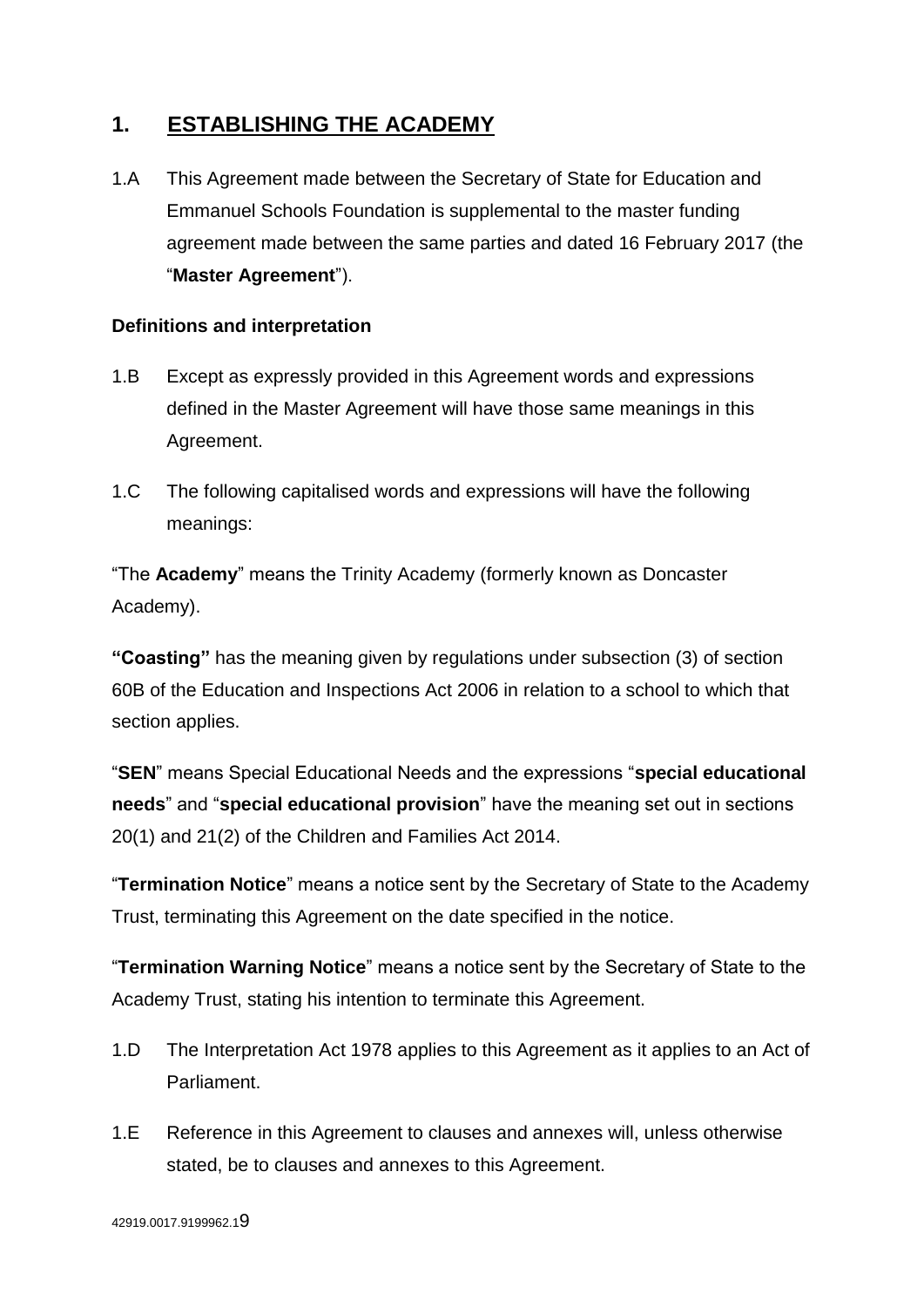#### <span id="page-9-0"></span>**The Academy**

- 1.F The Academy is a Mainstream Academy as defined in clause 1.4 of the Master Agreement.
- 1.G The Academy Trust will establish and maintain the Academy in accordance with the Master Agreement and this Agreement.
- 1.H The Academy opened on 1 September 2005.
- 1.I Not used.

## <span id="page-9-1"></span>**2. RUNNING OF THE ACADEMY**

#### <span id="page-9-2"></span>**Teachers and staff**

- 2.A Subject to clause 2.A.2 and 7.A of this Agreement and section 67 of the Children and Families Act 2014, the Academy Trust may, in accordance with any relevant Guidance, employ anyone it believes is suitably qualified or is otherwise eligible to plan and prepare lessons and courses for pupils, teach pupils, and assess and report on pupils' development, progress and attainment.
- 2.A.1 Not used.
- 2.A.2 The Academy Trust must designate a staff member at the Academy as responsible for promoting the educational achievement of registered pupils at the Academy who are being looked after by an LA, or are no longer looked after by an LA because of an adoption, special guardianship or child arrangements order, or because they have been adopted from 'state care' outside England and Wales, and in doing so must comply with the law, regulations and guidance that apply to maintained schools. The Academy Trust must ensure the designated person undertakes appropriate training and has regard to any guidance issued by the Secretary of State.

#### <span id="page-9-3"></span>**Pupils**

2.B The planned capacity of the Academy is 1470 in the age range 11-18,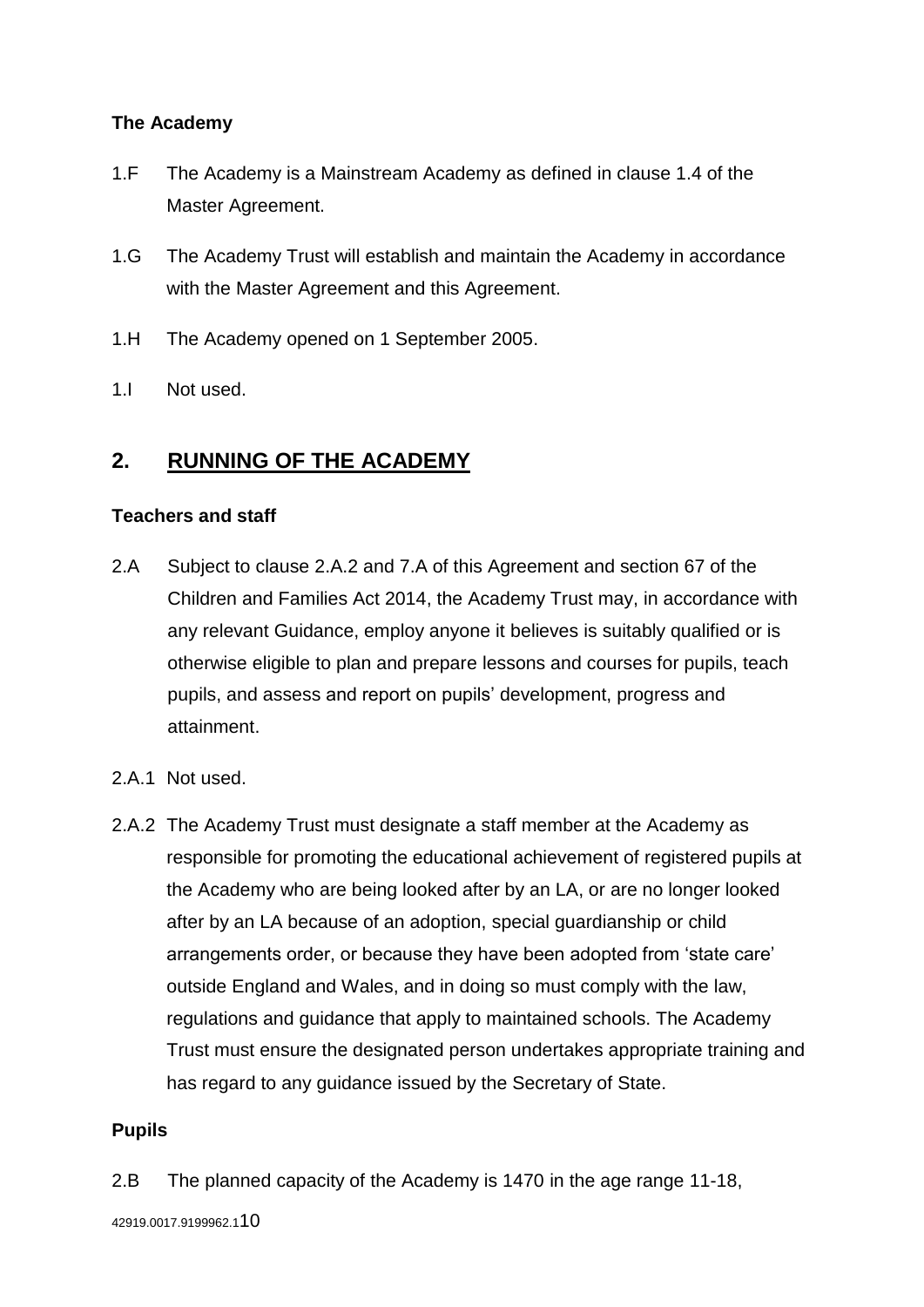including a sixth form of 300 places. The Academy will be an all ability inclusive school.

#### <span id="page-10-0"></span>**SEN unit**

- 2.C Not used.
- 2.D Not used.

#### <span id="page-10-1"></span>**Charging**

2.E Not used.

#### <span id="page-10-2"></span>**Admissions**

- 2.F Subject to clauses 2.K– 2.L the Academy Trust will act in accordance with, and will ensure that its Independent Appeal Panel is trained to act in accordance with, the School Admissions Code and School Admission Appeals Code published by the DfE (the "Codes") and all relevant admissions law as they apply to foundation and voluntary aided schools, and with equalities law. Reference in the Codes or legislation to "admission authorities" will be deemed to be references to the Academy Trust.
- 2.G Not used.
- 2.H The Academy Trust must participate in the local Fair Access Protocol. The Academy Trust must participate in the coordinated admission arrangements operated by the LA in whose area the Academy is situated. If the Academy is a free school, the Academy Trust is not required to participate in coordination for its first intake of pupils.
- 2.I [Not used]
- 2.J [Not used]
- 2.K [Not used]
- 2.L The Secretary of State may: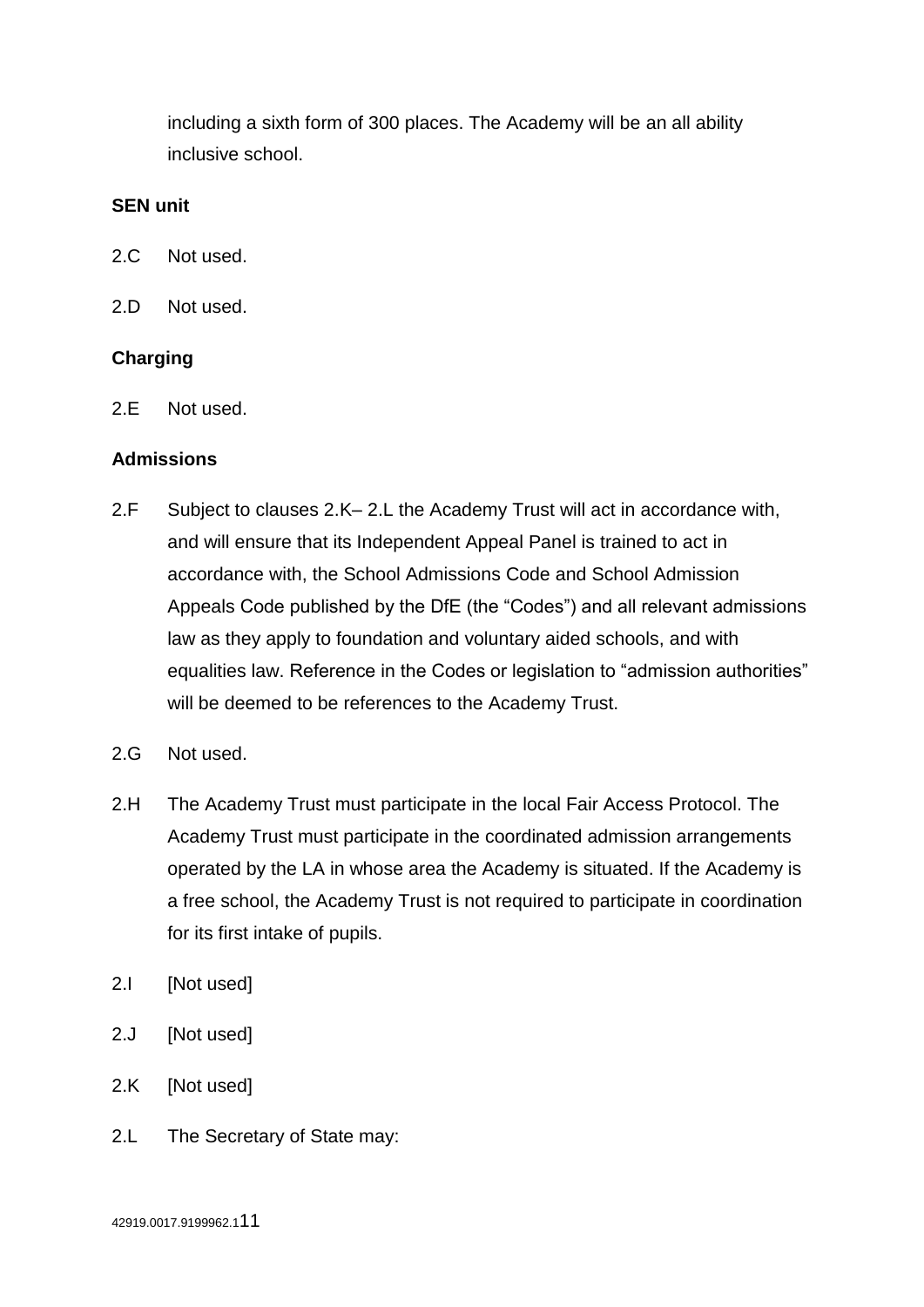- a) direct the Academy Trust to admit a named pupil to the Academy:
	- i. following an application from an LA including complying with a school attendance order as defined in section 437 of the Education Act 1996. Before doing so the Secretary of State will consult the Academy Trust; or
	- ii. where in relation to a specific child or children the Academy Trust has failed to act in accordance with the Codes or this Agreement or has otherwise acted unlawfully; or
- b) direct the Academy Trust to amend its admission arrangements where they do not comply with the Codes or this Agreement, or are otherwise unlawful.
- 2.M The Academy is an Academy designated with a Christan religious character.
- 2.N Not used.
- 2.O Not used.
- 2.P The Academy Trust must make arrangements to ensure an independent appeals panel is established for the Academy and its clerk and members are trained to act in accordance with the Codes. The Academy Trust must ensure that parents and 'relevant children' (as described in the Codes) are informed of their right to appeal to an Independent Appeal Panel if they are dissatisfied with an admission decision of the Academy Trust. The arrangements for appeals must comply with the Codes as they apply to foundation and voluntary aided schools. The determination of the appeal panel is binding on all parties.
- 2.Q Subject to clause 2.R, the meaning of "**relevant area**" for the purposes of consultation requirements in relation to admission arrangements is that determined by the relevant LA for maintained schools in the area in accordance with the Education (Relevant Areas for Consultation on Admission Arrangements) Regulations 1999.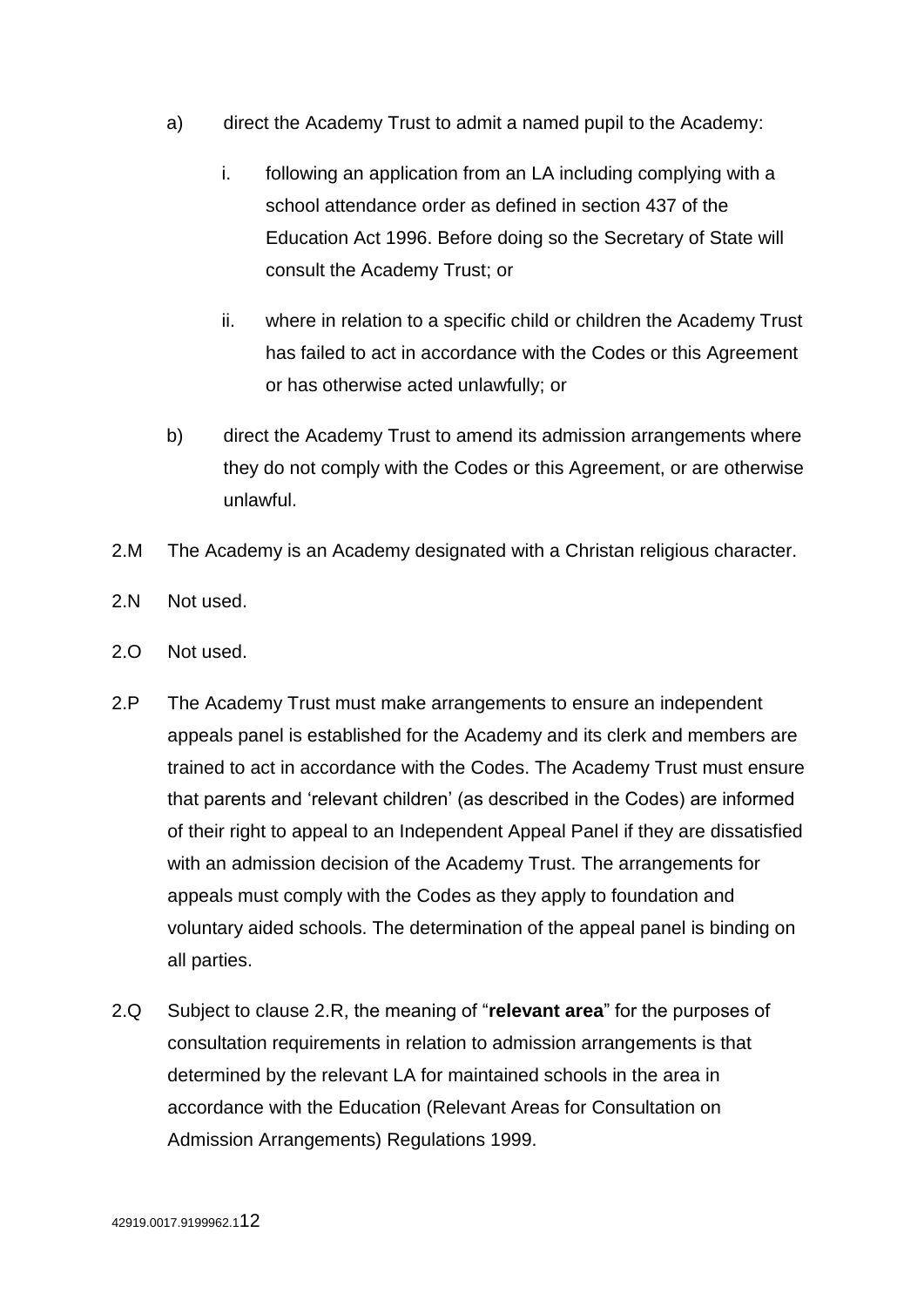- 2.R If the Academy does not consider the relevant area determined by the LA for the maintained schools in the area to be appropriate, it must apply to the Secretary of State by 1 August before the academic year in question for a determination of the appropriate relevant area for the Academy, setting out the reasons for this view. The Secretary of State will consult the Academy Trust and the LA in whose area the Academy is situated in reaching a decision.
- 2.S The Office of the Schools Adjudicator ("OSA") will consider objections to the Academy's admission arrangements (except objections against any agreed derogations from the provisions of the Codes specified in this funding agreement, over which it has no jurisdiction). The Academy Trust must therefore make it clear, when determining the Academy's admission arrangements, that objections should be submitted to the OSA. The OSA's determination of an objection is binding on the Academy and the Academy Trust must make appropriate changes to its admission arrangements to give effect to the Adjudicator's decision within two months of the decision (or by 28 February following the decision, whichever is sooner), unless an alternative timescale is specified by the Adjudicator.
- 2.T Not used.

#### <span id="page-12-0"></span>**Curriculum**

- 2.U The Academy Trust must provide for the teaching of religious education and a daily act of collective worship at the Academy.
- 2.V The Academy Trust must comply with section 71(1)-(6) and (8) of the School Standards and Framework Act 1998 as if the Academy were a community, foundation or voluntary school, and as if references to "religious education" and "religious worship" in that section were references to the religious education and religious worship provided by the Academy in accordance with clause 2.W.
- 2.W Subject to clause 2.V, **where the academy is designated with a religious character** (in accordance with section 124B of the School Standards and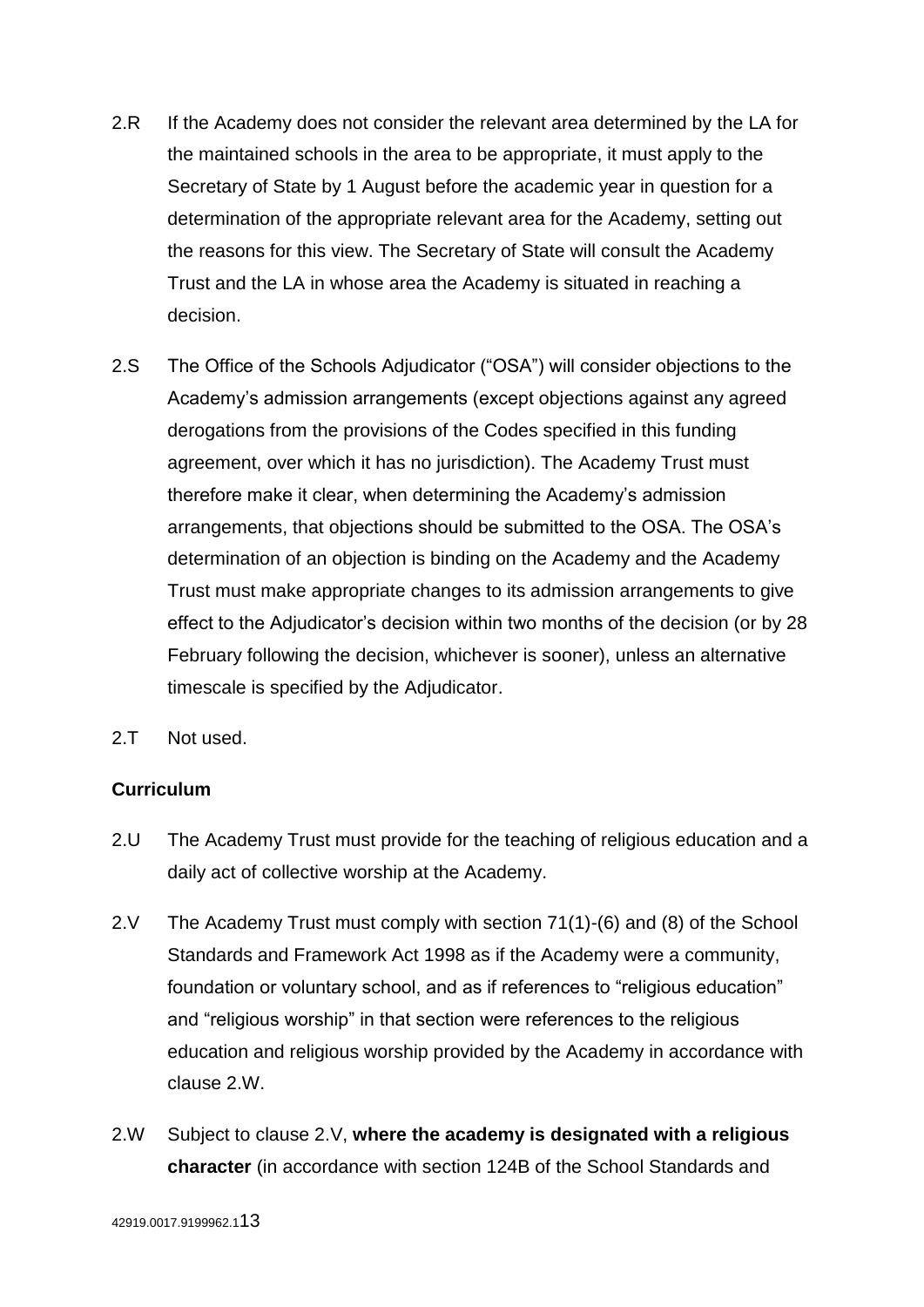Framework Act 1998 or further to section 6(8) of the Academies Act 2010):

- a) provision must be made for religious education to be given to all pupils at the Academy in accordance with the tenets of the Academy's specified religion or religious denomination. This is subject to paragraph 4 of Schedule 19 to the School Standards and Framework Act 1998, which applies as if the Academy were a voluntary aided school with a religious character;
- b) the Academy Trust must comply with section 70(1) of, and Schedule 20 to, the School Standards and Framework Act 1998 as if the Academy were a foundation school with a religious character or a voluntary school, and as if references to "the required collective worship" were references to collective worship in accordance with the tenets and practices of the Academy's specified religion or religious denomination;
- c) the Academy Trust must ensure that the quality of religious education given to pupils at the Academy and the contents of the Academy's collective worship given in accordance with the tenets and practices of its specific religion or religious denomination are inspected. The inspection must be conducted by a person chosen by the Academy Trust, and the Academy Trust must ensure that the inspection complies with the statutory provisions and regulations which would apply if the Academy were a foundation or voluntary school designated as having a religious character.
- 2.X Not used.
- 2.Y Not used.
- 2.Z The Academy Trust must have regard to any Guidance, further to section 403 of the Education Act 1996, on sex and relationship education to ensure that children at the Academy are protected from inappropriate teaching materials and that they learn the nature of marriage and its importance for family life and for bringing up children. The Academy Trust must also have regard to the requirements in section 405 of the Education Act 1996, as if the Academy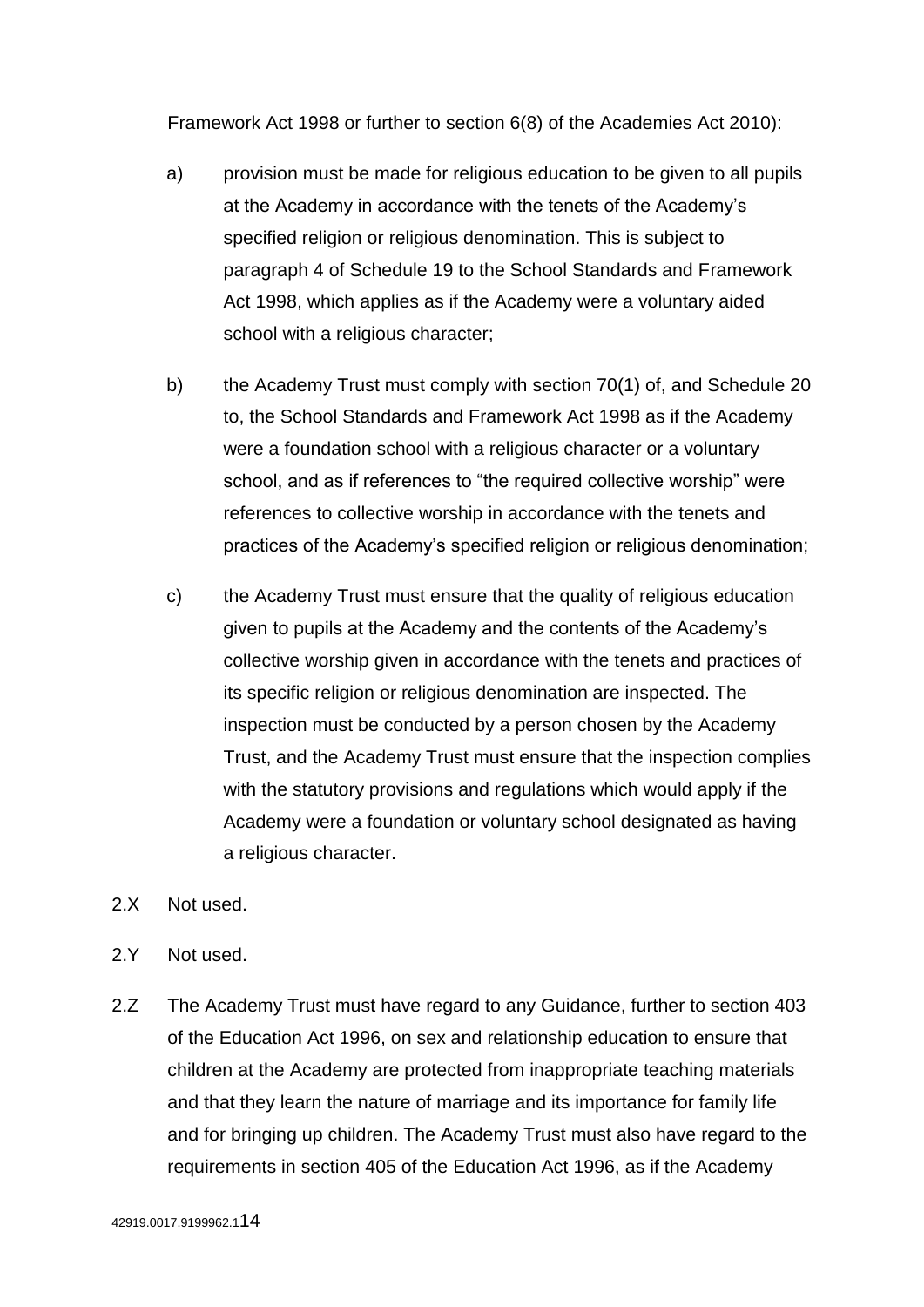were a maintained school.

2.AA The Academy Trust must prevent political indoctrination, and secure the balanced treatment of political issues, in line with the requirements for maintained schools set out in the Education Act 1996, and have regard to any Guidance.

## <span id="page-14-0"></span>3. **GRANT FUNDING**

#### <span id="page-14-1"></span>**Calculation of GAG**

3A-3D. Not used.

- 3.E The Secretary of State will calculate GAG based on the pupil count at the Academy. In order to calculate GAG for the Academy Financial Year in which the Academy opens, the pupil count will be determined on the same basis as that used by the relevant LA for determining the budget of the maintained Predecessor School.
- 3.F For Academy Financial Years after that referred to in clause 3.E, the basis of the pupil count for determining GAG will be:
	- a) for pupils in Year 11 and below, the Schools Census which is used to fund maintained schools for the financial year overlapping with the Academy Financial Year in question; and
	- b) for pupils in Year 12 and above, the formula which is in use at the time for maintained schools.
- 3.G The Secretary of State may, at his discretion, adjust the basis of the pupil count to take account of any diseconomies of scale which may affect the Academy if it is operating below the planned capacity in clause 2.B. If such an adjustment is made in any Academy Financial Year, this will not change the basis of the pupil count for calculating the following Academy Financial Year's GAG. If the Secretary of State has indicated that additional grant may be payable in such circumstances, the Academy Trust will bid for this additional grant based on need and providing appropriate supporting evidence. The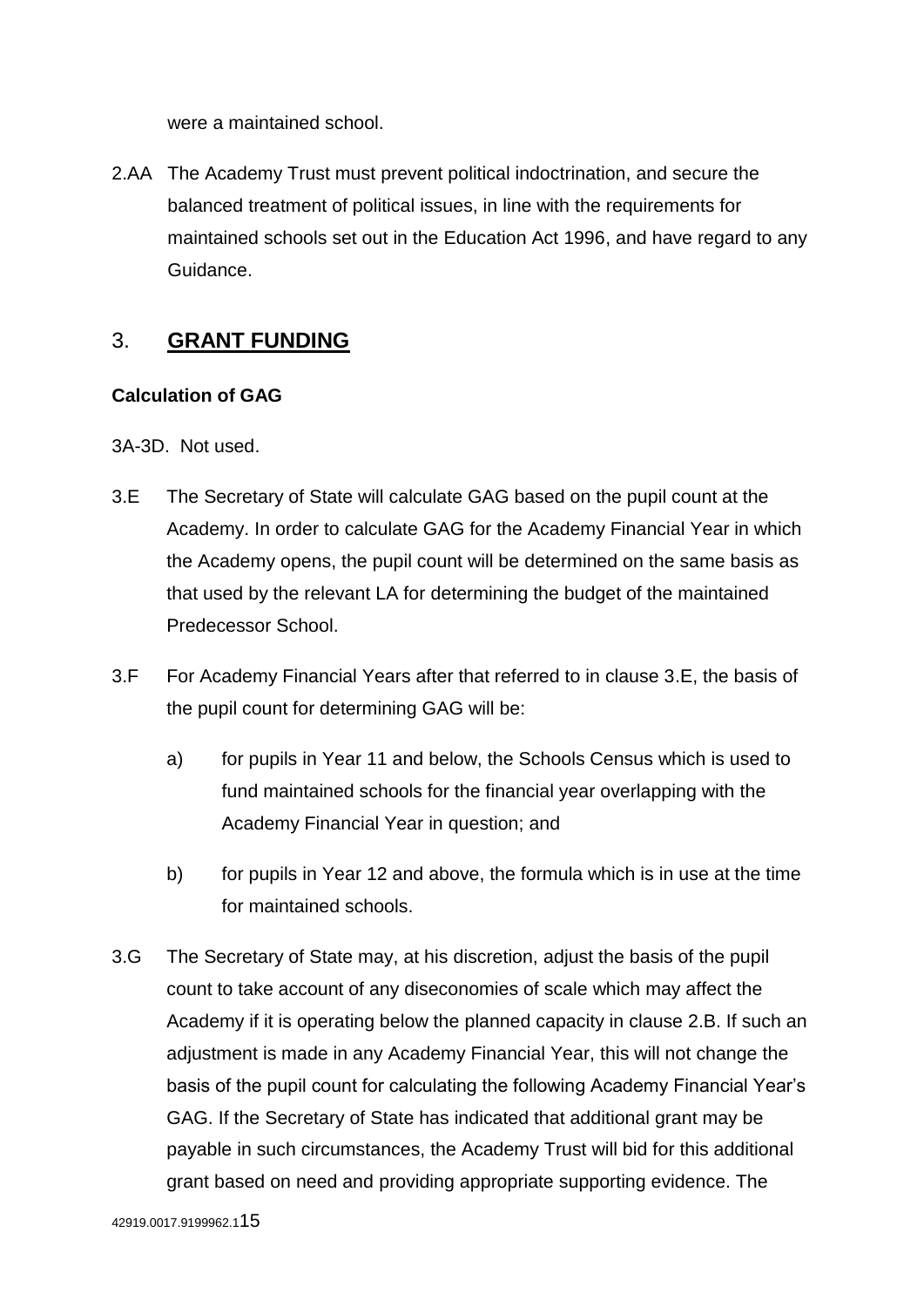Secretary of State may accept or refuse the bid at his discretion.

- 3.H Not used.
- 3.I The Secretary of State recognises that if a Termination Notice or a Termination Warning Notice is served, or the Master Agreement is otherwise terminated, the intake of new pupils during the notice period may decline and therefore payments based on the number of pupils attending the Academy may be insufficient to meet the Academy's needs. In these circumstances the Secretary of State may pay a larger GAG in the notice period, to enable the Academy to operate effectively.

#### <span id="page-15-0"></span>**Other relevant funding**

- 3.J The Academy Trust may apply to the Secretary of State for financial assistance in relation to proposed redundancies at the Academy. In response to such an application, the Secretary of State may at his discretion agree to meet a proportion of the Academy Trust's costs arising from the inclusion of academies in the schedules to the Redundancy Payments (Continuity of Employment in Local Government) (Modification) Order 1999. The Secretary of State may agree to meet the costs of an employee's prior eligible service, being service before the Academy opened, but the Academy Trust must meet the costs of service after the Academy opened. The Secretary of State's financial assistance in this respect will only be available in the first two years after the Academy opens.
- 3.K The Secretary of State may pay the Academy Trust's costs in connection with the transfer of employees from a Predecessor School under the Transfer of Undertakings (Protection of Employment) Regulations 2006. Such payment will be agreed on a case-by-case basis. The Academy Trust must not budget for such a payment unless the Secretary of State confirms in writing that it will be paid.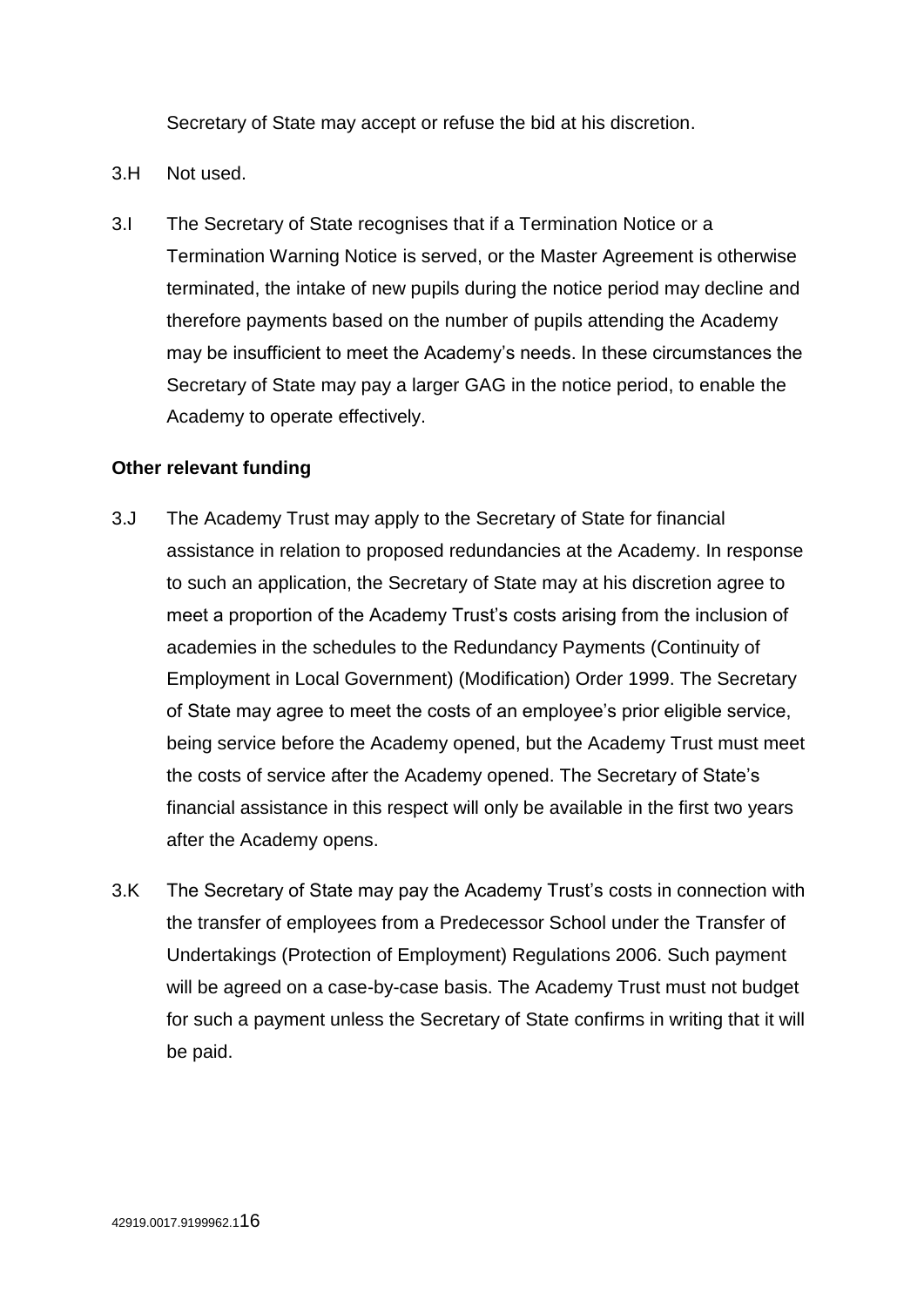### **Carrying forward of funds**

3.L Any additional grant made in accordance with clause 3.I, for a period after the Secretary of State has served a Termination Notice or a Termination Warning Notice under this Agreement, or otherwise terminates the Master Agreement, may be carried forward without limitation or deduction until the circumstances set out in clause 3.I cease to apply or the Academy closes.

## <span id="page-16-0"></span>4. **LAND**

"**Land**" means the freehold land: (i) at Trinity Academy, Church Balk, Thorne, registered with title number SYK508455; (ii) on the north east side of St Nicholas Road, Doncaster, registered with title numbers SYK473729 and SYK518924; and (iii) adjoining the eastern side of St Nicholas Road, Doncaster, registered with title number SYK518923, which is to be the permanent site of the Academy.

"**Property Notice**" means any order, notice, proposal, demand or other requirement issued by any competent authority which materially affects the Academy Trust's ability to use the Land for the purposes of the Academy.

#### **Restrictions on Land transfer**

4.A The Academy Trust must:

a) within 28 days of the signing of this Agreement in circumstances where the Land is transferred to the Academy Trust prior to the date of this Agreement, or otherwise within 28 days of the transfer of the Land to the Academy Trust, apply to the Land Registry using Form RX1 for the following restriction (the "Restriction") to be entered in the proprietorship register for the Land:

*No disposition of the registered estate by the proprietor of the registered estate is to be registered without a written consent signed by the Secretary of State for Education, of Sanctuary Buildings, Great Smith Street, London SW1P 3BT;*

b) take any further steps reasonably required to ensure that the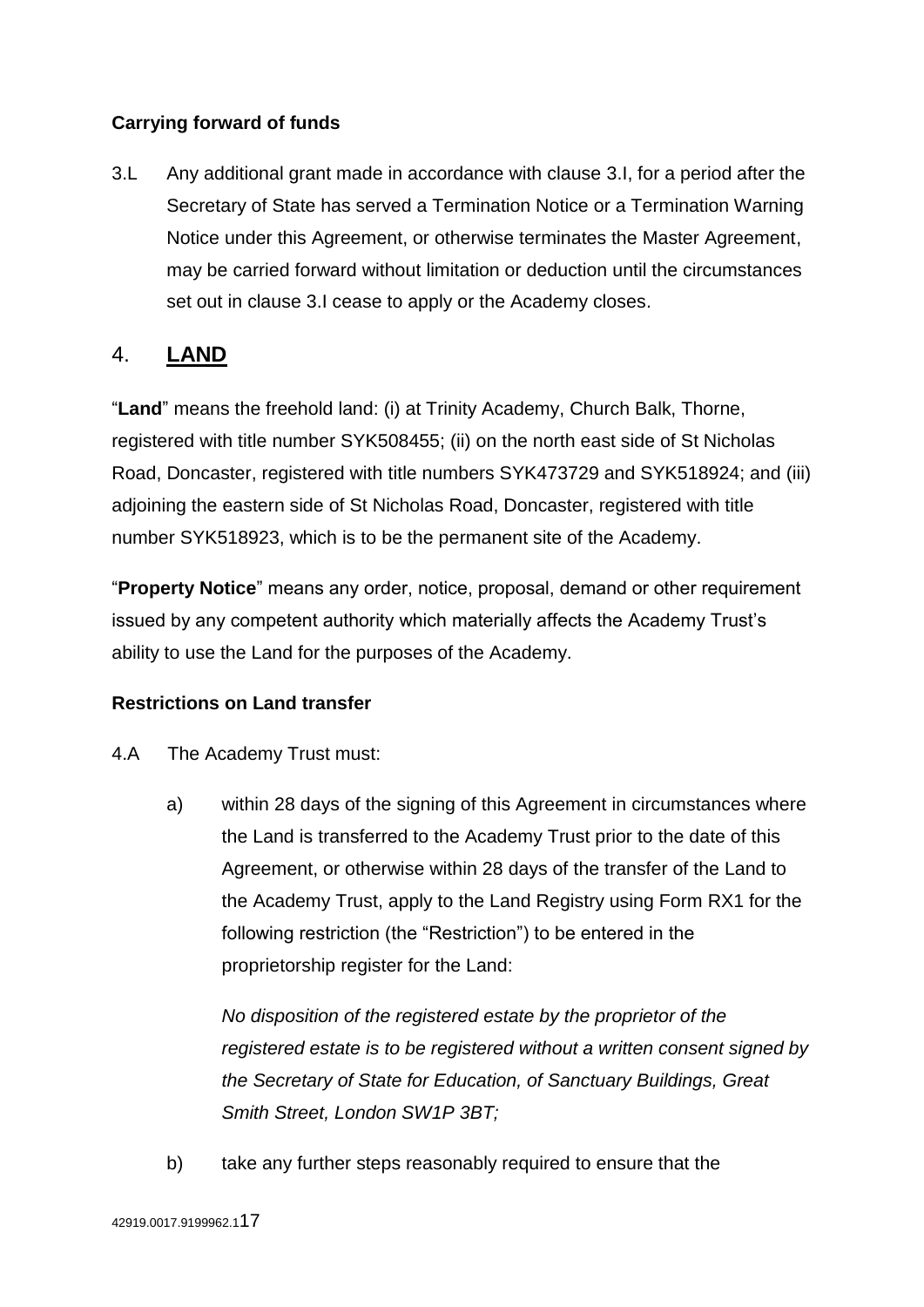Restriction is entered on the proprietorship register;

- c) promptly confirm to the Secretary of State when the Restriction has been registered;
- d) if it has not registered the Restriction, permit the Secretary of State to do so in its place; and
- e) not, without the Secretary of State's consent, apply to disapply, modify, cancel or remove the Restriction, whether by itself, a holding company, a subsidiary company, or a receiver, administrator or liquidator acting in the name of the Academy Trust.

#### **Obligations of the Academy Trust**

- 4.B The Academy Trust must keep the Land clean and tidy and make good any damage or deterioration to the Land. The Academy Trust must not do anything to lessen the value or marketability of the Land without the Secretary of State's consent.
- 4.C The Academy Trust must not, without the Secretary of State's consent:
	- a) grant any consent or licence; or
	- b) create or allow any encumbrance; or
	- c) part with or share possession or occupation; or
	- d) enter into any onerous or restrictive obligations,

in respect of all or part of the Land.

#### **Option**

4.D The Academy Trust grants and the Secretary of State accepts an option (the "**Option**") to acquire all or part of the Land at nil consideration. The Secretary of State may exercise the Option in writing on termination of this Agreement. If the Option is exercised, completion will take place 28 days after the exercise date in accordance with the Law Society's Standard Conditions of Sale for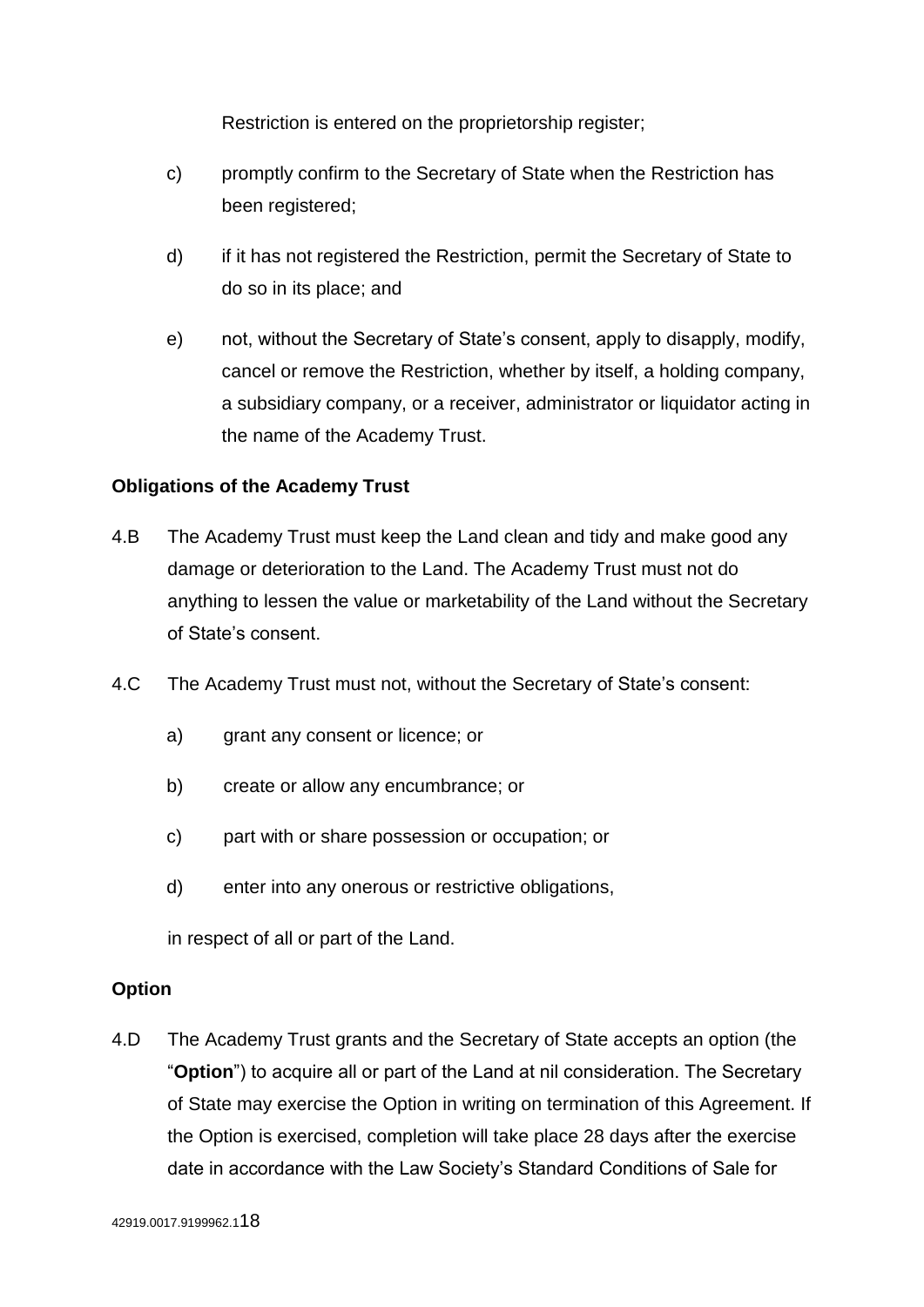Commercial Property in force at that date.

#### **Option Notice**

- 4.E The Academy Trust:
	- a) must, within 14 days after acquiring the Land or, if later, after signing this Agreement, apply to the Land Registry on Form AN1 (including a copy of this Agreement) for a notice of the Option (the "**Option Notice**") to be entered in the register, taking any further steps required to have the Option Notice registered and promptly confirming to the Secretary of State when this has been done;
	- b) if it has not registered the Option Notice, agrees that the Secretary of State may apply to register it using Form UN1;
	- c) must not, without the Secretary of State's consent, apply to disapply, modify or remove the Option Notice, whether by itself, a holding company, a subsidiary company, or a receiver, administrator or liquidator acting in the name of the Academy Trust, and
	- d) must, in the case of previously unregistered land, within 14 days after acquiring the Land or, if later, after signing this Agreement, apply to register a Class C(iv) land charge in the Land Charges Registry, and send the Secretary of State a copy of the relevant entry within 7 days after the registration has been completed. If the Secretary of State considers that the Academy Trust has not complied with this clause, he may apply to secure the registration.

#### **Property Notices**

- 4.F If the Academy Trust receives a Property Notice, it must:
	- a) send a copy of it to the Secretary of State within 14 days, stating how the Academy Trust intends to respond to it;
	- b) promptly give the Secretary of State all the information he asks for about it;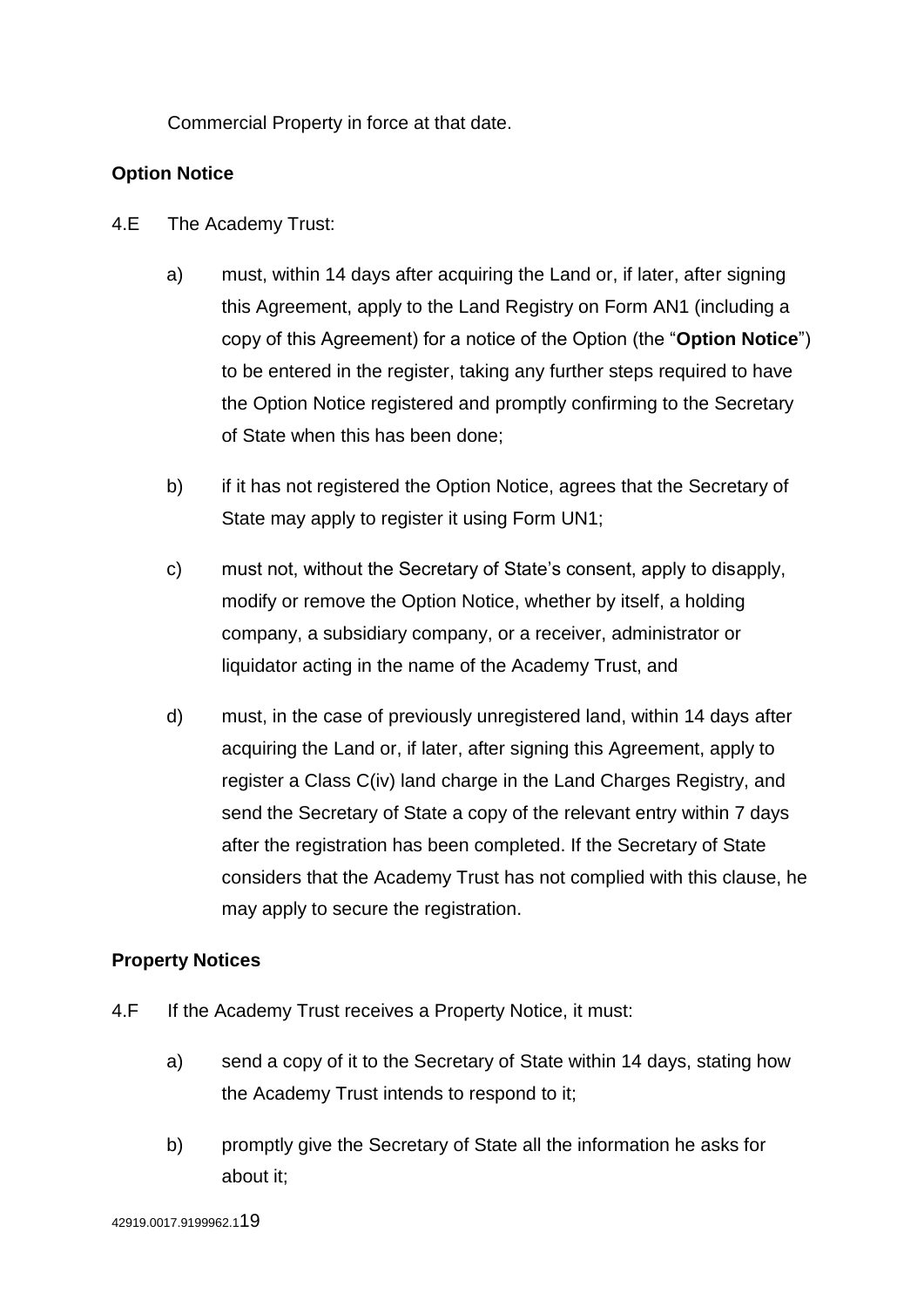- c) allow the Secretary of State to take all necessary action, with or instead of the Academy Trust, to comply with it, and
- d) use its best endeavours to help the Secretary of State in connection with it.

#### **Sharing the Land**

- 4.G Where:
	- a) the Secretary of State identifies basic or parental need for additional places in the area in which the Academy is situated; and
	- b) the Secretary of State then considers that not all the Land is needed for the operation of the Academy at planned capacity,

The Secretary of State must consult with the Academy Trust to determine whether part of the Land could be demised or leased to another Academy Trust, as the Secretary of State considers appropriate, for the purpose of that Academy Trust establishing and maintaining an educational institution on the Land.

- 4.H To the extent the Academy Trust and the Secretary of State agree to part of the Land being demised or leased in accordance with clause 4.G, the Academy Trust must use its best endeavours to procure all necessary consents in order to enable it to share occupation of the Land with the incoming Academy Trust and to provide the incoming Academy Trust with security of tenure over the Land occupied by it, and shall enter into any legal arrangements which the Secretary of State requires for this purpose. The Secretary of State shall meet the necessary and reasonable costs incurred by the Academy Trust in connection with this clause.
- 4.I For the purposes of clause 4.G:
	- a) a basic need will arise when the forecast demand for pupil places in the area where the Academy is situated is greater than the existing capacity to provide them;
	- b) a parental need will arise when the DfE is actually aware of an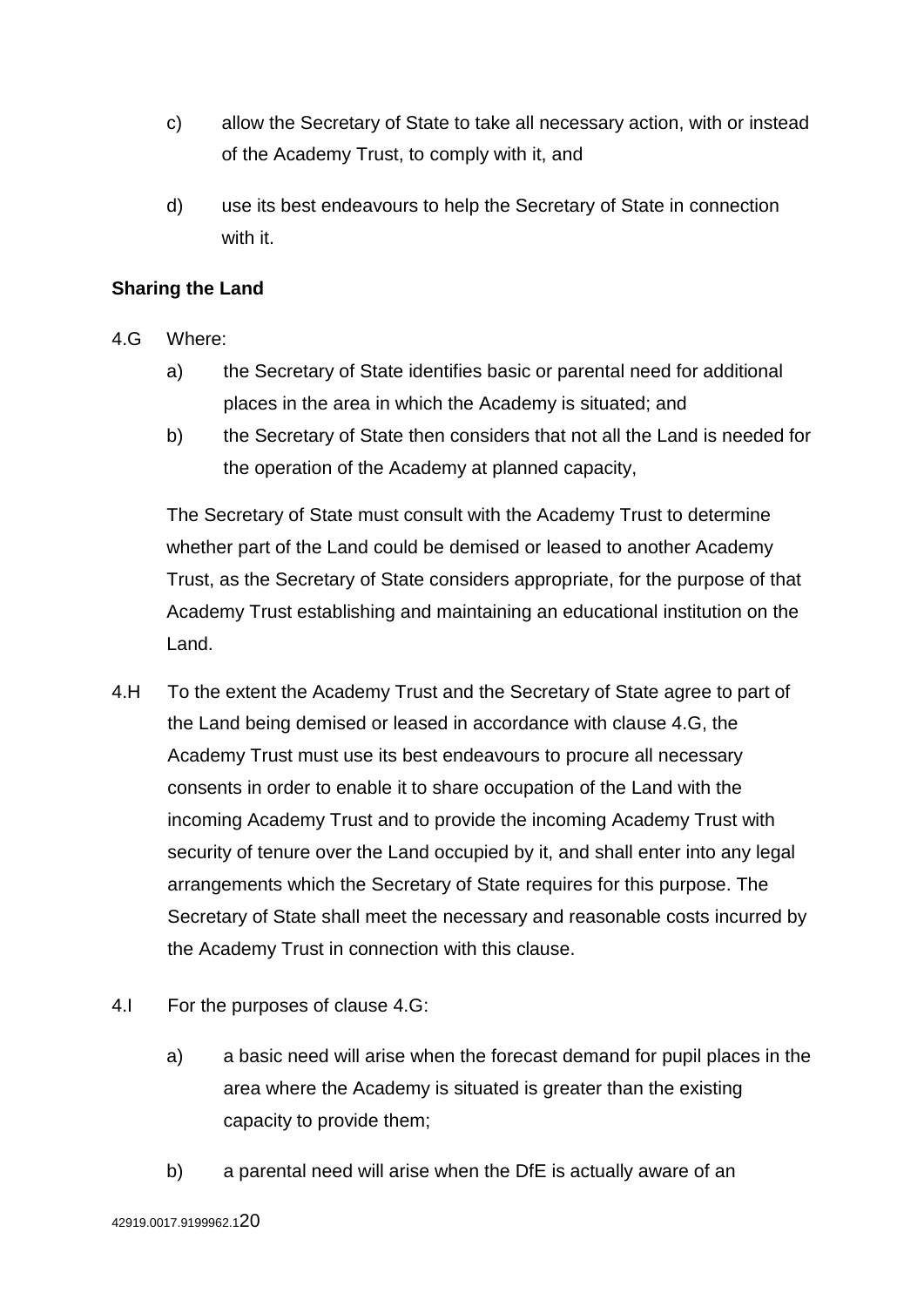additional demand for pupil places in the area where the Academy is situated, following representations from parents in that area; and

c) planned capacity has the meaning given in clause 2.B.

## <span id="page-20-0"></span>**5. TERMINATION**

#### <span id="page-20-1"></span>**Termination by either party**

5.A Either party may give at least seven Academy Financial Years' notice to terminate this Agreement. Such termination would take effect on 31 August of the relevant year.

#### <span id="page-20-2"></span>**Termination Warning Notice**

- 5.B The Secretary of State may serve a Termination Warning Notice where he considers that:
	- a) the Academy Trust has breached the provisions of this Agreement or the Master Agreement; or
	- b) the standards of performance of pupils at the Academy are unacceptably low; or
	- c) there has been a serious breakdown in the way the Academy is managed or governed; or
	- d) the safety of pupils or staff is threatened, including due to breakdown of discipline; or
		- e) the Academy is coasting provided he has notified the Academy Trust that it is coasting.
- 5.C A Termination Warning Notice served under clause 5.B will specify:
	- a) the action the Academy Trust must take;
	- b) the date by which the action must be completed; and
	- c) the date by which the Academy Trust must make any representations,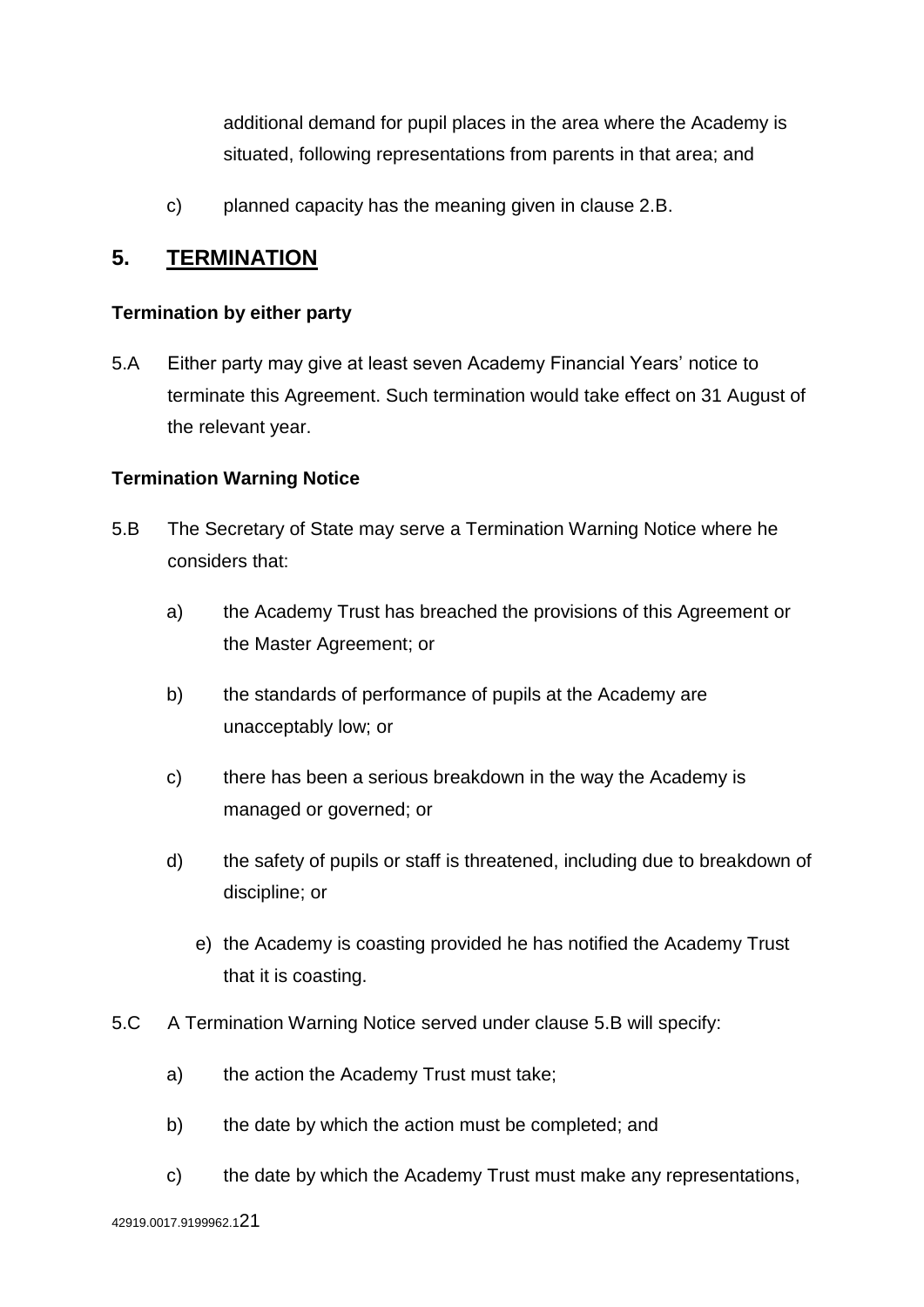or confirm that it agrees to undertake the specified action.

- 5.D The Secretary of State will consider any representations from the Academy Trust which he receives by the date specified in the Termination Warning Notice. The Secretary of State may amend the Termination Warning Notice to specify further action which the Academy Trust must take, and the date by which it must be completed.
- 5.E If the Secretary of State considers that the Academy Trust has not responded to the Termination Warning Notice as specified under clause 5.C(c), or has not completed the action required in the Termination Warning Notice as specified under clauses 5.C(a) and (b) (and any further action specified under clause 5.D) he may serve a Termination Notice.

#### <span id="page-21-0"></span>**Termination by the Secretary of State after inspection**

- 5.F If the Chief Inspector gives notice to the Academy Trust that:
	- a) special measures are required to be taken in relation to the Academy; or
	- b) the Academy requires significant improvement

the Secretary of State may serve a Termination Warning Notice, specifying the date by which the Academy Trust must make any representations.

- 5.G In deciding whether to give notice of his intention to terminate under clause 5.F, the Secretary of State will have due regard to the overall performance of the Academy Trust.
- 5.G.1 Not used.
- 5.H If the Secretary of State has served a Termination Warning Notice under clause 5.F [\*or clause 5.G.1 ][**\****insert if clause 5.G.1 used*]and:
	- a) has not received any representations from the Academy Trust by the date specified in the notice; or
	- b) having considered the representations made by the Academy Trust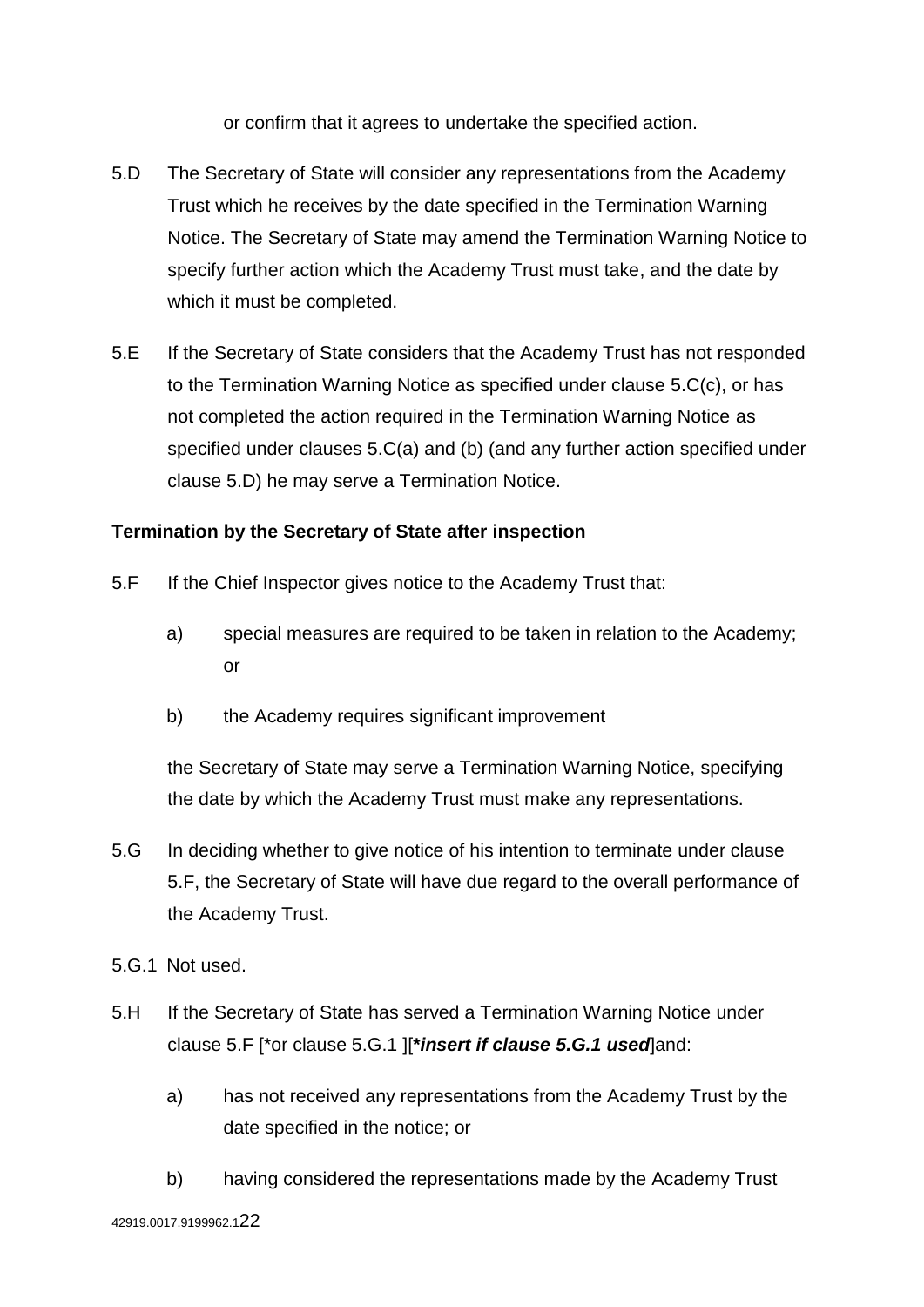remains satisfied that this Agreement should be terminated;

he may serve a Termination Notice.

5.I Not used.

#### <span id="page-22-0"></span>**Termination by the Secretary of State**

- 5.J If the Secretary of State has determined that the Academy will be removed from the Register of Independent Schools and no appeal against that determination is pending, he may serve a Termination Notice.
- 5.K Not used.
- 5.L Not used.
- 5.M Not used.
- 5.N Not used.
- 5.O Not used.

#### <span id="page-22-1"></span>**Funding and admission during notice period**

- 5.P If the Secretary of State serves a Termination Notice under clause 5.A, the Academy Trust may continue during the notice period to admit pupils to the Academy, and to receive GAG and EAG, in accordance with this Agreement.
- 5.Q If the Secretary of State serves a Termination Warning Notice or a Termination Notice otherwise than under clause 5.A, the Academy Trust may continue during the notice period to admit pupils to the Academy (unless the Secretary of State specifies otherwise), and to receive GAG and EAG, in accordance with this Agreement.

#### <span id="page-22-2"></span>**Notice of intention to terminate by Academy Trust**

5.R The Secretary of State will, before the start of each Academy Financial Year, provide the Academy Trust with a final funding allocation indicating the level of GAG and EAG to be provided in the next Academy Financial Year (the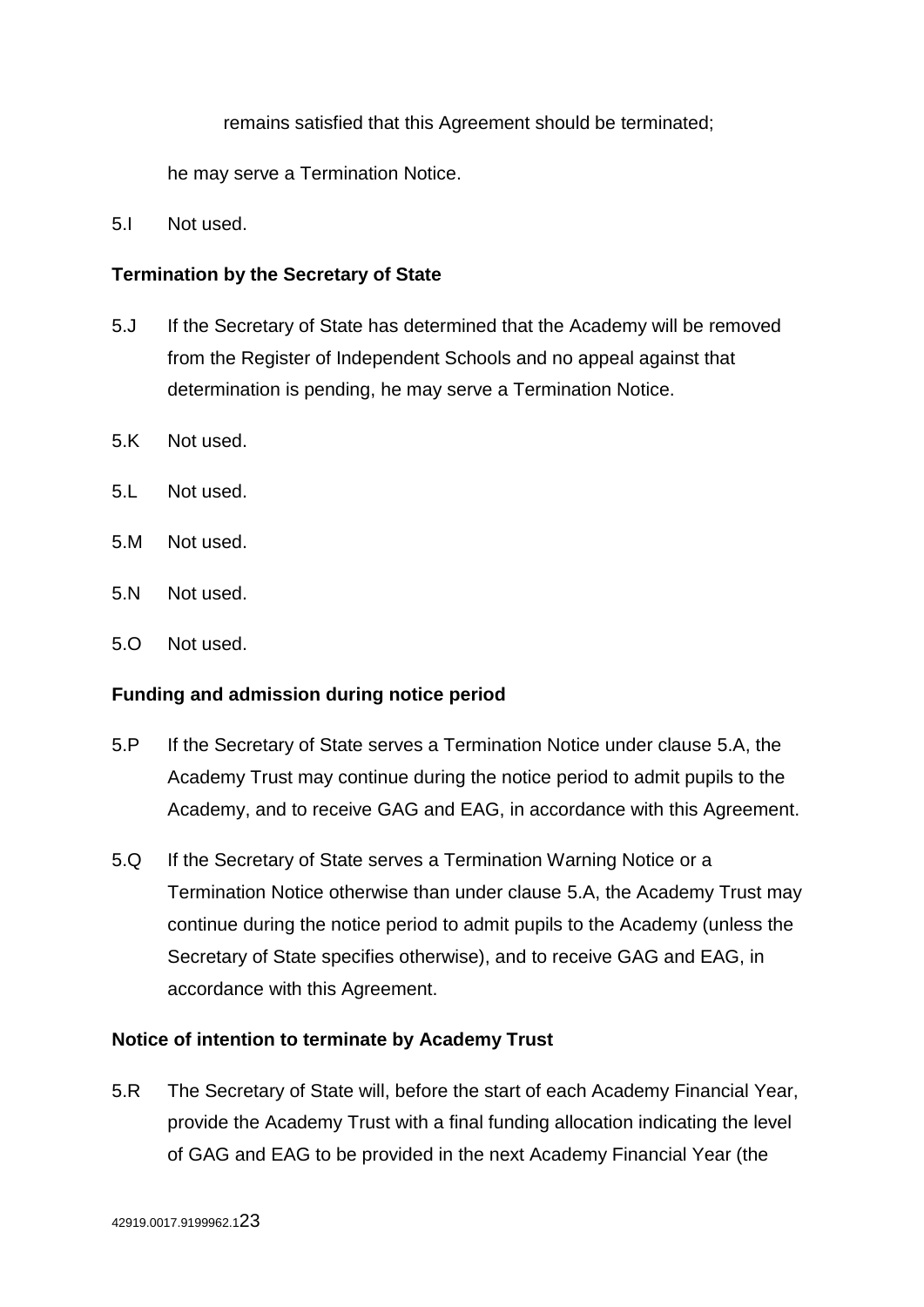#### **"Funding Allocation").**

- 5.S If the Academy Trust is of the opinion that, after receipt of the Funding Allocation for the next Academy Financial Year (the "**Critical Year**") and after taking into account all other resources likely to be available to the Academy, including other funds that are likely to be available to the Academy from other academies operated by the Academy Trust ("**All Other Resources**"), it is likely that the cost of running the Academy during the Critical Year would cause the Academy Trust to become insolvent (and for this reason only) then the Academy Trust may give written notice of its intention to terminate this Agreement on 31 August before the Critical Year.
- 5.T Any notice given by the Academy Trust under clause 5.S must be provided to the Secretary of State within six weeks of the Secretary of State issuing the Funding Allocation. The notice given by the Academy Trust under clause 5.S must specify:
	- a) the grounds upon which the Academy Trust's opinion is based, including:
		- i. evidence of those grounds;
		- ii. any professional accounting advice the Academy Trust has received;
		- iii. a detailed statement of steps which the Academy Trust proposes to take to ensure that the running costs of the Academy are reduced such that costs are less than the Funding Allocation and All Other Resources, and the period of time within which such steps will be taken; and
	- b) the shortfall in the Critical Year between the Funding Allocation and All Other Resources expected to be available to the Academy Trust to run the Academy and the projected expenditure on the Academy; and
	- c) a detailed budget of income and expenditure for the Academy during the Critical Year (the "**Projected Budget**").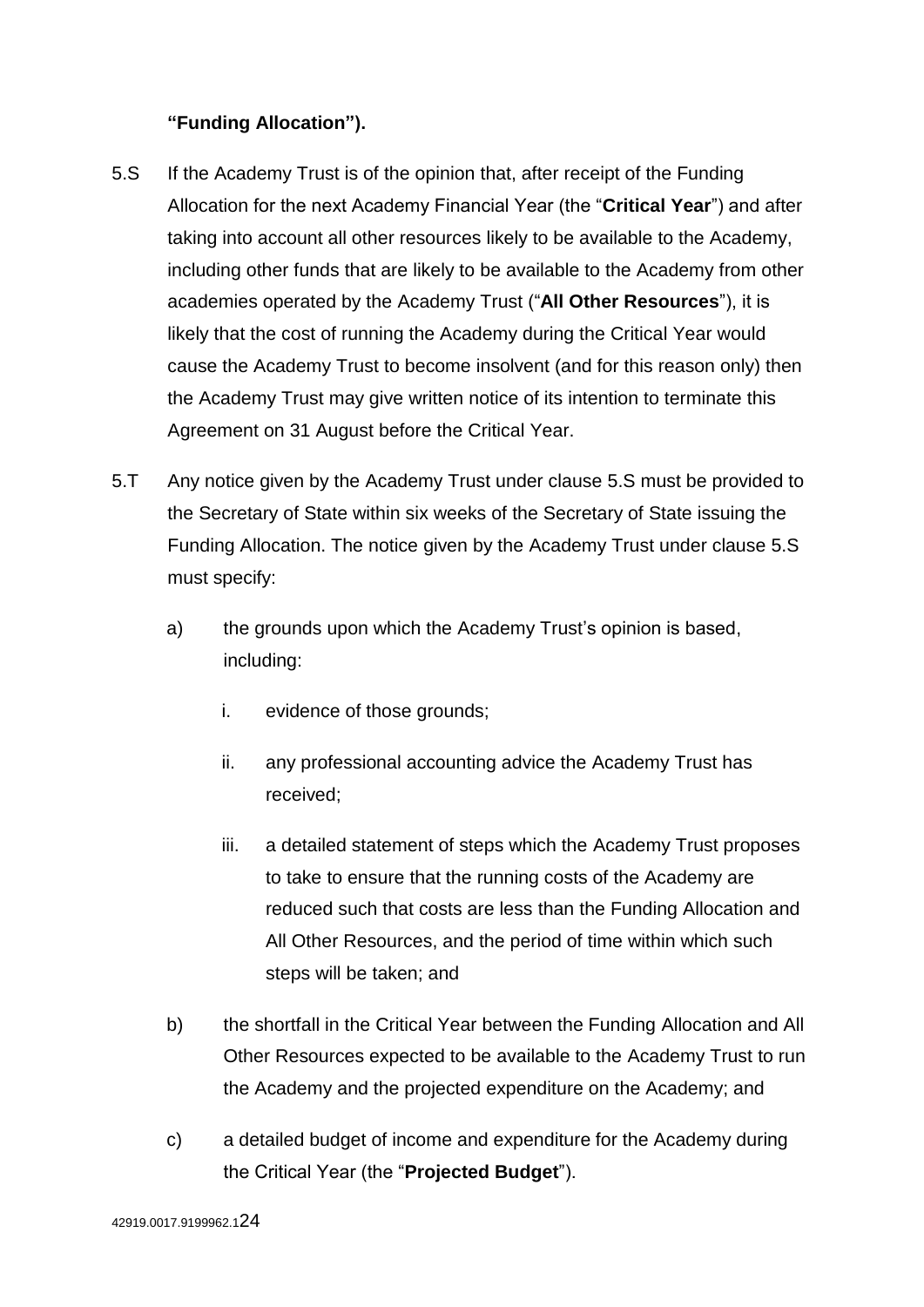- 5.U Both parties will use their best endeavours to agree whether or not the cost of running the Academy during the Critical Year would cause the Academy Trust to become insolvent. Both parties recognise that they will need to engage in a constructive dialogue at the time about how best to provide education for the pupils at the Academy and use their best endeavours to agree a practical solution to the problem.
- 5.V If no agreement is reached by 30 April (or another date if agreed between the parties) as to whether the cost of running the Academy during the Critical Year would cause the Academy Trust to become insolvent, then that question will be referred to an independent expert (the "**Expert**") for resolution. The Expert's determination will be final and binding on both parties. The Expert will be requested to specify in his determination the amount of the shortfall in funding (the "**Shortfall**").
- 5.W The Expert will be an insolvency practitioner with significant professional experience of educational institutions or academies. If the parties fail to agree upon the appointment of the Expert then the Expert will be appointed by the President of the Institute of Chartered Accountants in England and Wales. The Expert's fees will be borne equally between the parties.
- 5.X The Expert will be required in reaching his determination to take account of advice from an educational specialist who is professionally familiar with the issues arising from the budget management of schools. If the parties fail to agree upon the appointment of the educational specialist then the educational specialist will be appointed by the Chairman of the Specialist Schools and Academies Trust (or any successor or equivalent body). The educational specialist's fees will be borne equally between the parties.
- 5.Y If the Expert determines that the cost of running the Academy during the Critical Year would cause the Academy Trust to become insolvent, and the Secretary of State will not have agreed to provide sufficient additional funding to cover the Shortfall, then the Academy Trust will be entitled to terminate this Agreement, by notice expiring on 31 August before the Critical Year. Any such notice will be given within 21 days after (a) the Expert's determination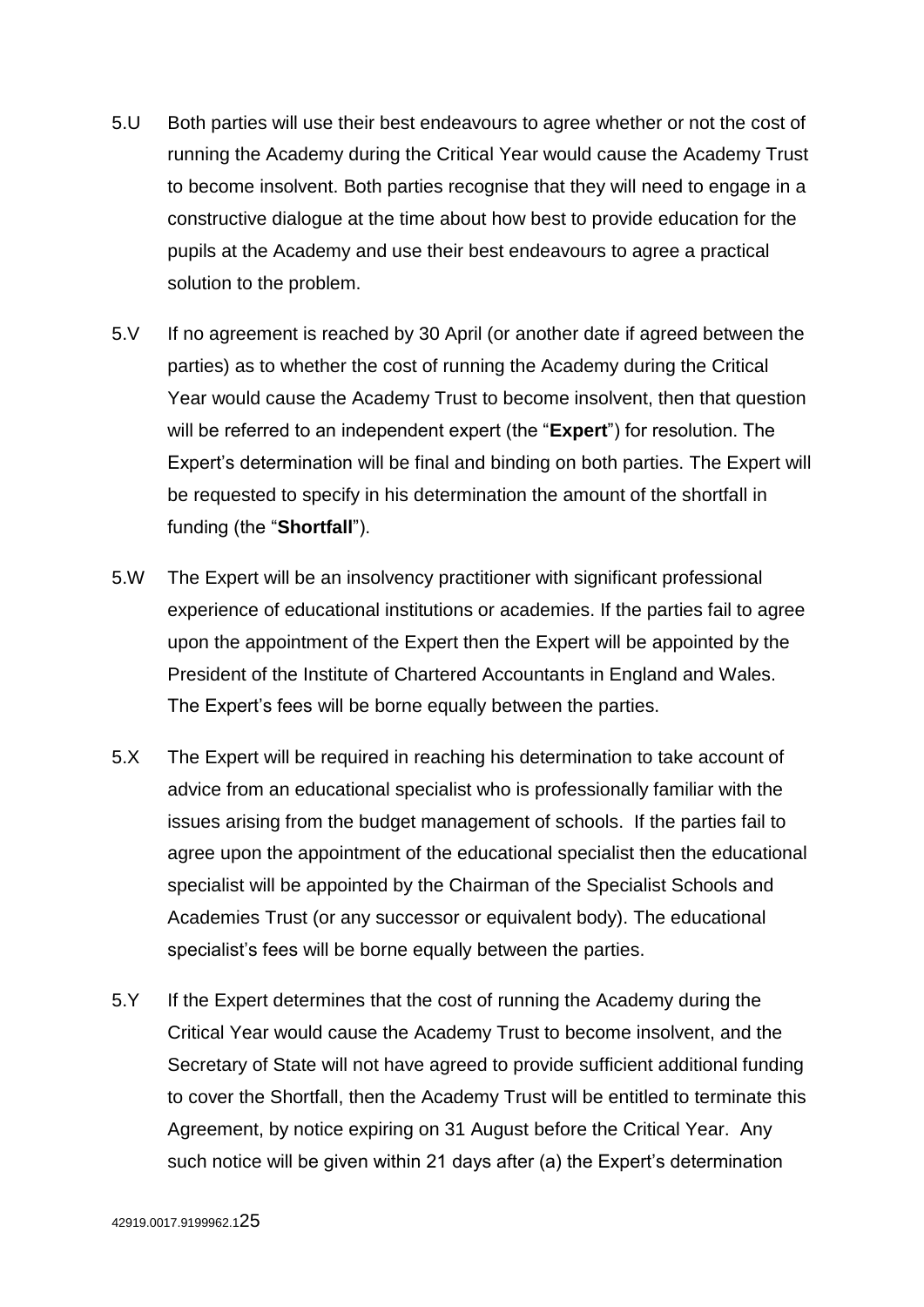will have been given to the parties or (b), if later, the Secretary of State will have given written notice of his refusal to provide sufficient additional funding for the Academy to cover the Shortfall.

#### <span id="page-25-0"></span>**Effect of termination**

- 5.Z If this Agreement is terminated, the Academy will cease to be an Academy within the meaning of sections 1 and 1A of the Academies Act 2010.
- 5.AA Subject to clauses 5.BB and 5.CC, if the Secretary of State terminates this Agreement under clause 5.A, he will indemnify the Academy Trust. If the Secretary of State terminates this Agreement otherwise than under clause 5.A, he may at his discretion indemnify or compensate the Academy Trust.
- 5.BB The amount of any such indemnity or compensation will be determined by the Secretary of State, having regard to representations made to him by the Academy Trust, and will be paid as and when the Secretary of State considers appropriate.
- 5.CC The categories of expenditure incurred by the Academy Trust in consequence of termination, for which the Secretary of State may indemnify the Academy Trust under clauses 5.AA, may include:
	- a) staff compensation and redundancy payments;
	- b) compensation payments in respect of broken contracts;
	- c) expenses of disposing of assets or adapting them for other purposes;
	- d) legal and other professional fees; and
	- e) dissolution expenses.
- 5.DD If this Agreement is terminated, and the Academy Trust owns capital assets which have been partly or wholly funded by HM Government, the Academy Trust must, as soon as possible after the termination date:
	- a) transfer a proportion of those capital assets, equal to the proportion of the original financial contribution made by HM Government, to a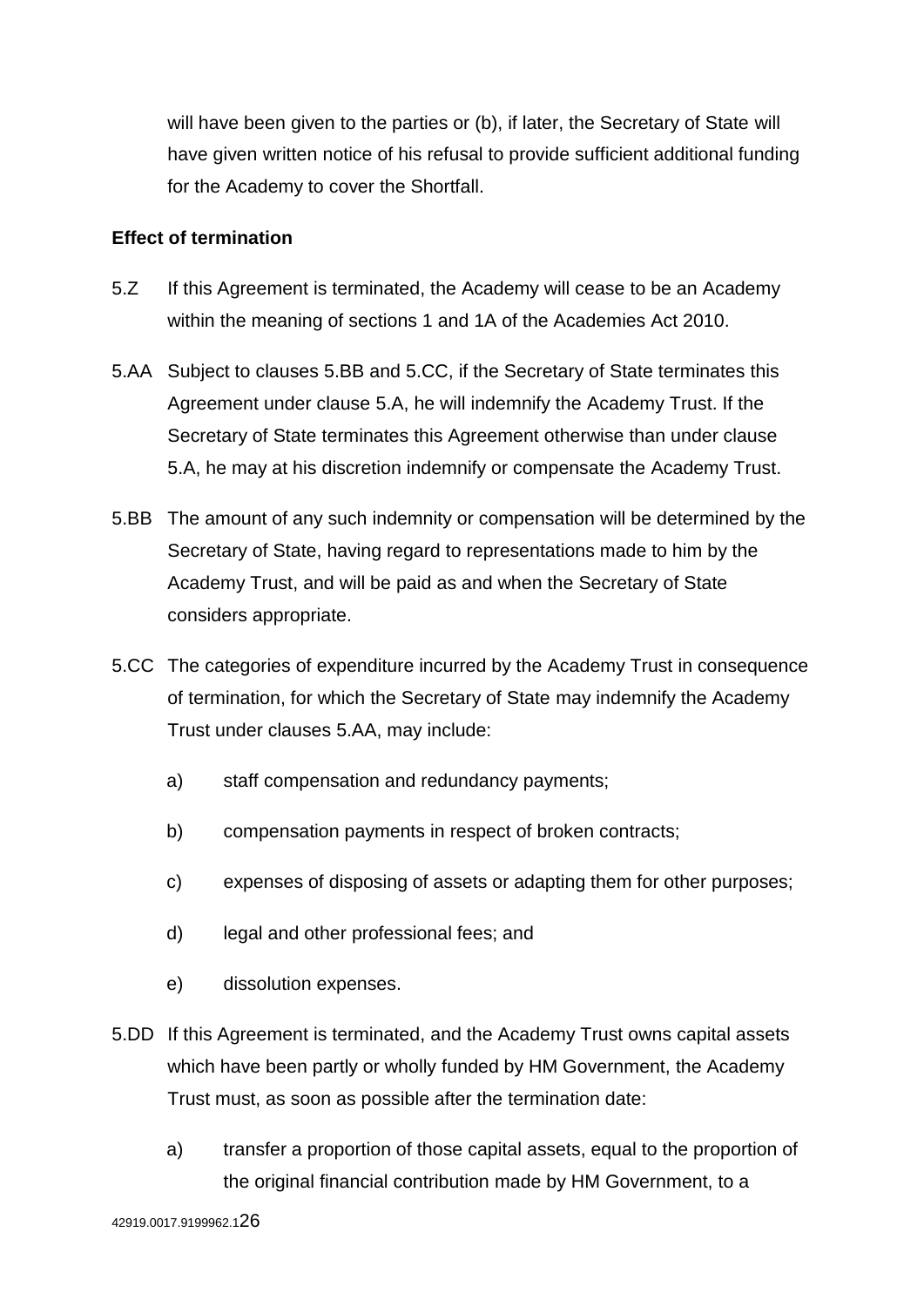nominee of the Secretary of State to use for educational purposes; or

- b) if the Secretary of State directs that a transfer under clause 5.DD(a) is not required, pay to the Secretary of State at the termination date (or, by agreement with the Secretary of State, at the date of their subsequent disposal) a sum equivalent to the proportion of the original financial contribution made by HM Government.
- 5.EE The Secretary of State may:
	- a) Waive all or part of the repayment due under sub-clause 5.DD(b) if the Academy Trust obtains his permission to invest the sale proceeds for its charitable purposes; or
	- b) direct the Academy Trust to pay all or part of the sale proceeds to the relevant LA.

## <span id="page-26-0"></span>**6. OTHER CONTRACTUAL ARRANGEMENTS**

#### <span id="page-26-1"></span>**Annexes**

6.A Any annexes to this Agreement form part of and are incorporated into this Agreement.

#### <span id="page-26-2"></span>**The Master Agreement**

6.B Except as expressly provided in this Agreement, all provisions of the Master Agreement have full force and effect.

#### <span id="page-26-3"></span>**General**

- 6.C The Academy Trust cannot assign this Agreement.
- 6.D Failure to exercise, or a delay in exercising, any right or remedy of the Secretary of State under this Agreement (including the right to terminate this Agreement), or a single or partial exercise of such a right or remedy, is not a waiver of, and does not prevent or restrict any initial or further exercise of, that or any other right or remedy.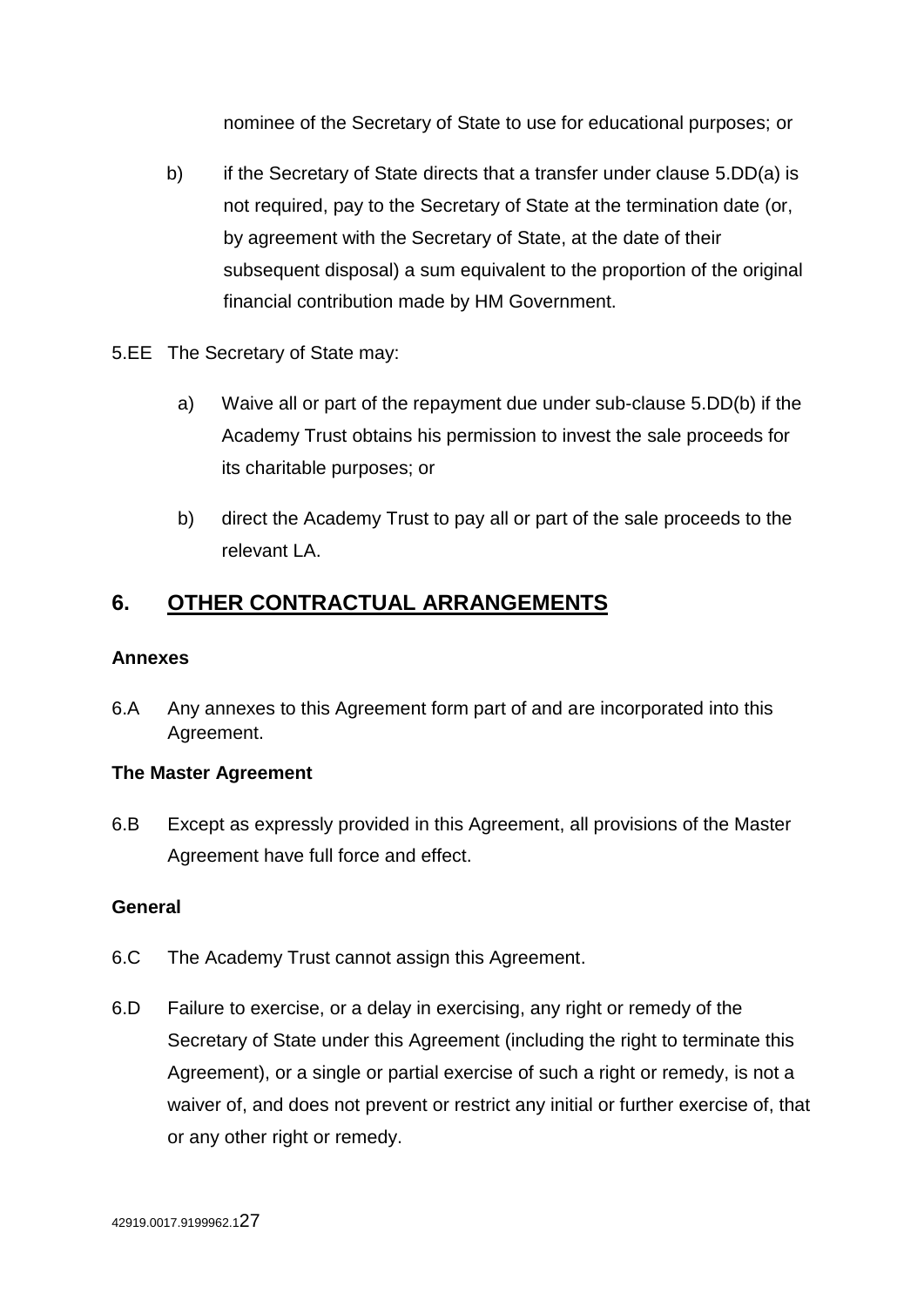- 6.E Termination of this Agreement will not affect the accrued rights, remedies, obligations or liabilities of the parties existing at termination.
- 6.F This Agreement may be executed in any number of counterparts, each of which when executed and delivered shall constitute a duplicate original, but all of which will together constitute the same agreement.
- 6.G This Agreement and any dispute or claim arising out of or in connection with it or its subject matter or formation (including non-contractual disputes or claims) shall be governed by and construed in accordance with the law of England and Wales, and submitted to the exclusive jurisdiction of the courts of England and Wales.
- 6.H Not used.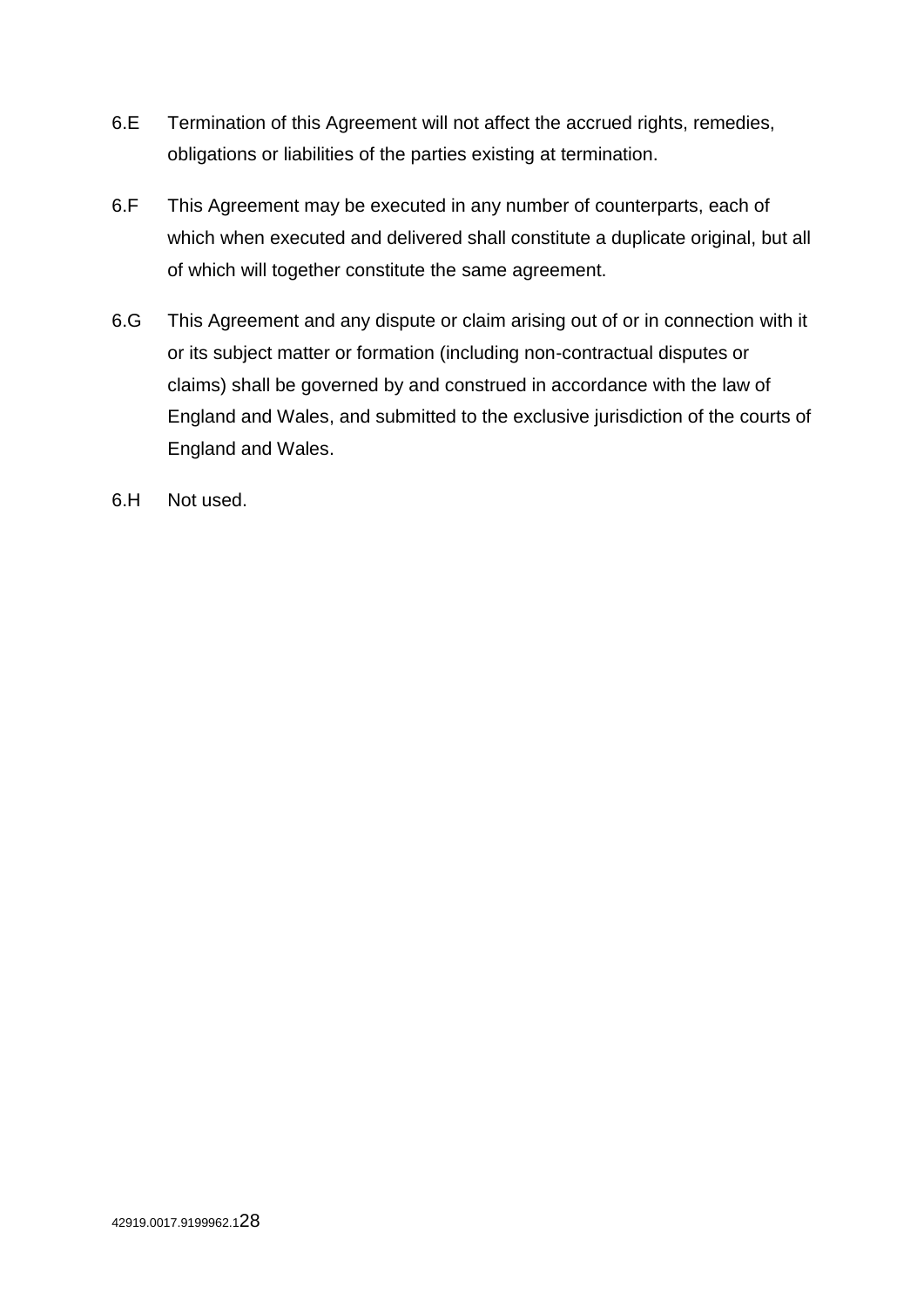This Agreement was executed as a Deed on

Executed on behalf of the **Academy Trust** by: ……………………….. **Director** and ……………………….. **Director** or ……………………….. **Company Secretary** or ……………………….. **Witness** Name: Address:

The Corporate Seal of

#### **THE SECRETARY OF STATE FOR EDUCATION**

affixed to this deed is authenticated by:

………………………..

**Duly Authorised**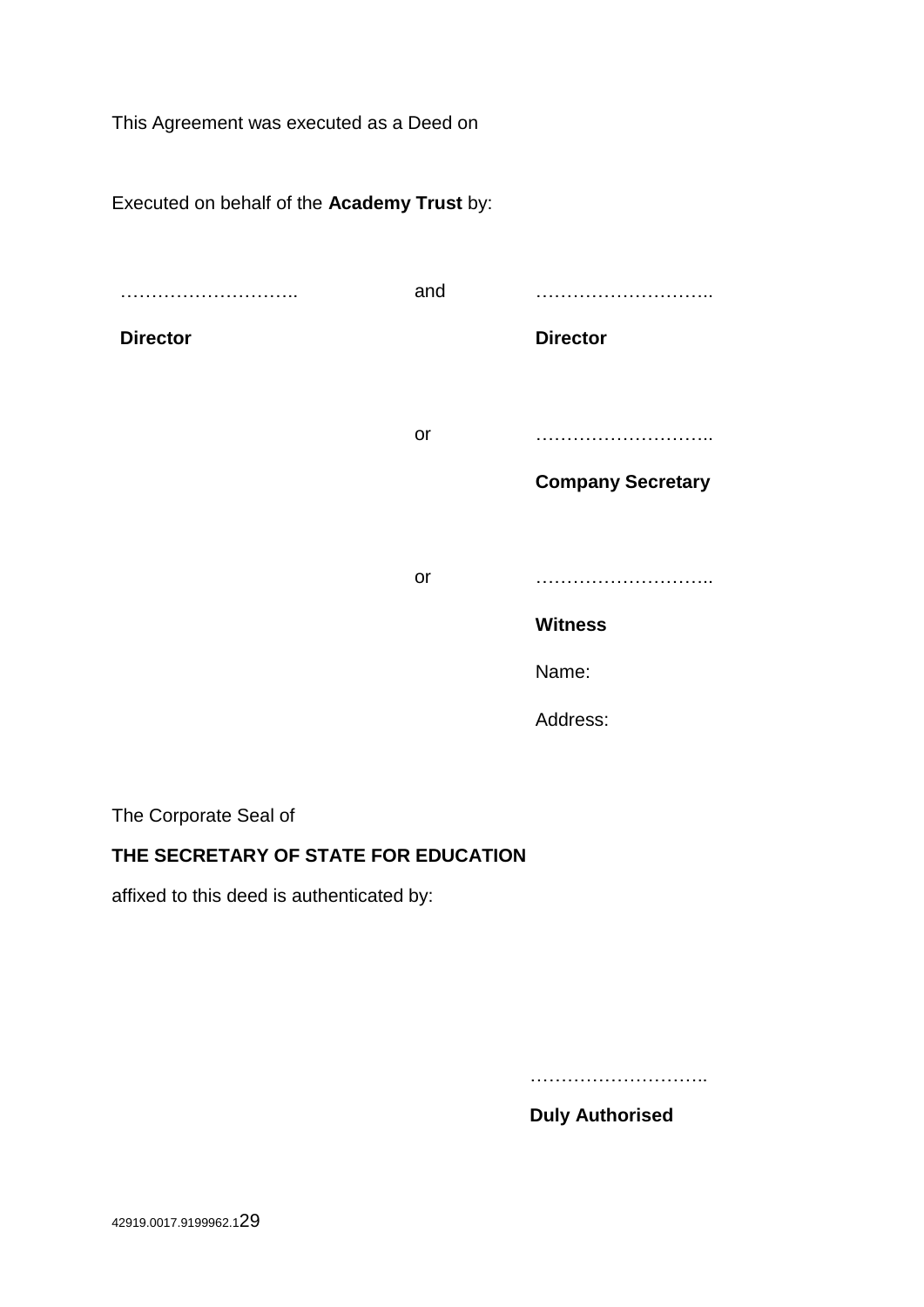# <span id="page-29-0"></span>**ANNEXES**

# <span id="page-29-1"></span>**7. ADMISSION OF CHILDREN AND YOUNG PEOPLE WITH EDUCATION, HEALTH AND CARE PLANS**

"**EHC plan**" means an Education, Health and Care plan made under section 37 of the Children and Families Act 2014.

7.A Except as set out in clause 8 below, the Children and Families Act 2014 imposes duties directly on Academies in respect of pupils with special educational needs, including the admission of pupils with EHC plans. If an Academy Trust considers that a LA should not have named the Academy in an EHC plan, it may ask the Secretary of State to determine whether the LA has acted unreasonably, and to make an order directing the LA to reconsider. The Academy Trust must admit the pupil if such a determination is pending. The Secretary of State's determination as to whether the LA acted unreasonably will be final, subject to any right of appeal which a parent of the pupil may have to the First Tier Tribunal (Special Educational Needs and Disability) or the Upper Tribunal Administrative Appeals Chamber.

# <span id="page-29-2"></span>**8. ADMISSION OF CHILDREN WITH A STATEMENT OF SPECIAL EDUCATIONAL NEEDS**

(Clauses 8.A-8.G only apply where the pupil has a statement of special educational needs (SEN) rather than an EHC plan and where they therefore continue to be subject to the relevant provisions of the Education Act 1996. EHC plans are replacing statements of SEN but although all statements of SEN should have been converted to an EHC plan by the 1 April 2018 this clause is retained to protect pupils who still have a statement of special education need after this date. The detail on the drafting of a statement below is retained to protect pupils in exceptional circumstances.)

"**Statement of SEN**" means a statement made under section 324 of the Education Act 1996.

8.A The Academy Trust must admit all children with a Statement of SEN naming the Academy.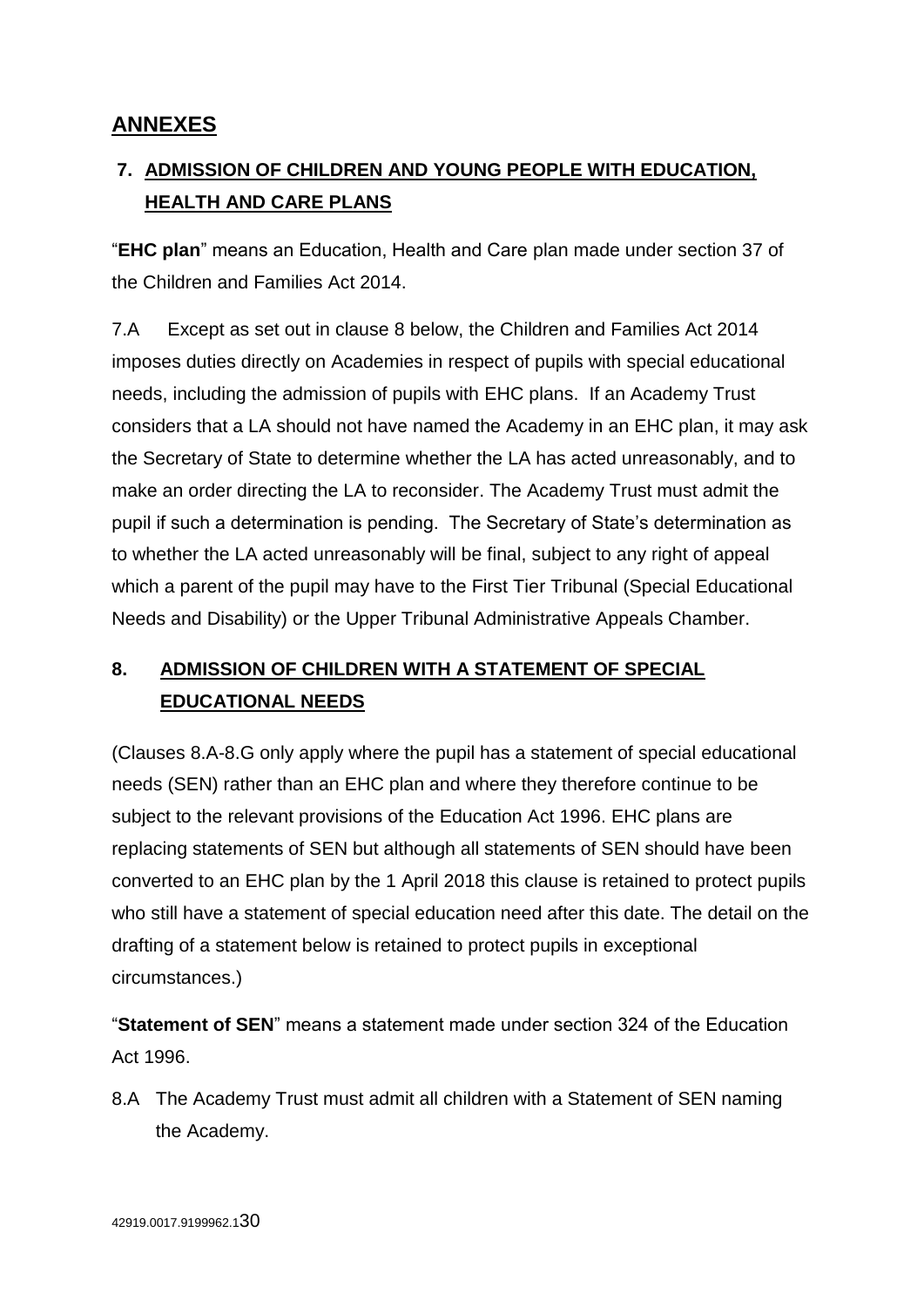- 8.B The Academy Trust must have regard to the Special Educational Needs Code of practice 2001 when dealing with statements of SEN.
- 8.C Where the LA sends the Academy Trust a draft statement with a proposal that the Academy is named in the final statement, the Academy Trust must respond within 15 working days unless the time period falls within a school holiday that is longer than two weeks in which case the Academy Trust should respond within 15 working days of the end of the school holiday.
- 8.D In its response the Academy Trust must either:
	- a. consent to being named in the final statement or
	- b. explain why it believes that admitting the child would be incompatible with the provision of efficient education for other children and the efficient use of resources, including why no reasonable steps could secure compatibility. In doing so the Academy Trust must have regard to the relevant legislation and Code of Practice. If the LA does not agree with the Academy Trust's response, and names the Academy in the child's Statement of SEN, the Academy Trust must admit the child to the school as specified in the statement or otherwise by the LA. The final decision as to whether to name the Academy falls to the LA.
- 8.E If the Academy Trust considers that the LA should not have named the Academy in the statement of SEN, it may ask the Secretary of State to determine whether the LA has acted unreasonably, and to make an order directing the LA to reconsider. The Academy Trust must admit the pupil if such a determination is pending. The Secretary of State's determination will be final, subject only to any right of appeal which a parent of the child may have to the First-tier Tribunal (Special Educational Needs and Disability) or the Upper Tribunal Administrative Appeals Chamber.
- 8.F If a parent of a child for whom the LA maintains a statement appeals to the First-tier Tribunal (Special Educational Needs and Disability) or the Upper Tribunal Administrative Appeals Chamber, either for or against the naming of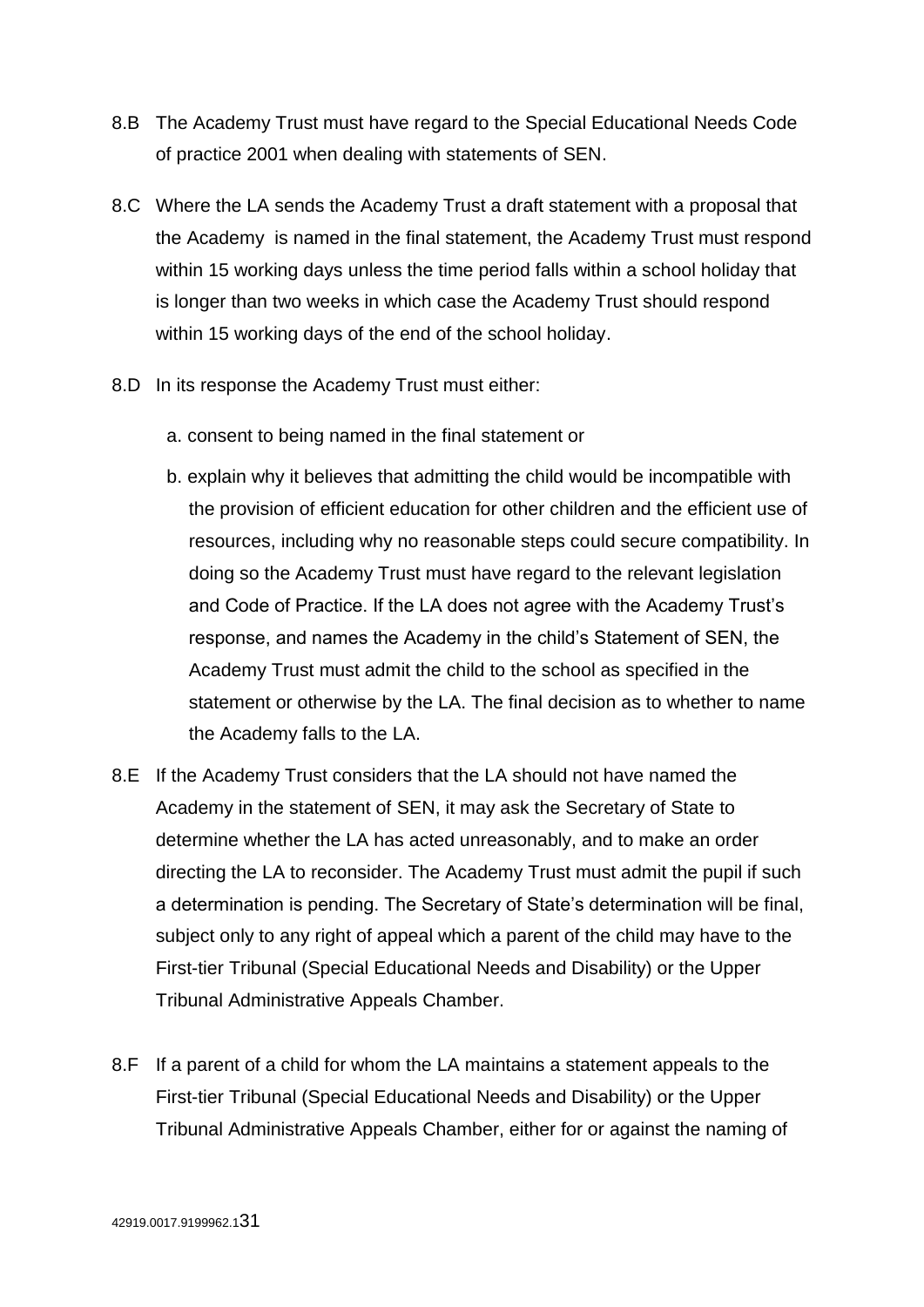the Academy in the child's statement, then the Tribunal's decision will be binding, even if it is different from that of the Secretary of State.

- 8.G Where it has been finally determined that the Academy be named in a child's Statement of SEN, the Academy Trust must admit the child to the Academy, notwithstanding any other admissions requirements in this Agreement.
- 8.H Clauses 8.A to 8.G only apply insofar as the relevant provisions of the Children and Families Act 2014 relating to SEN and disability do not apply to Academies and Free Schools.